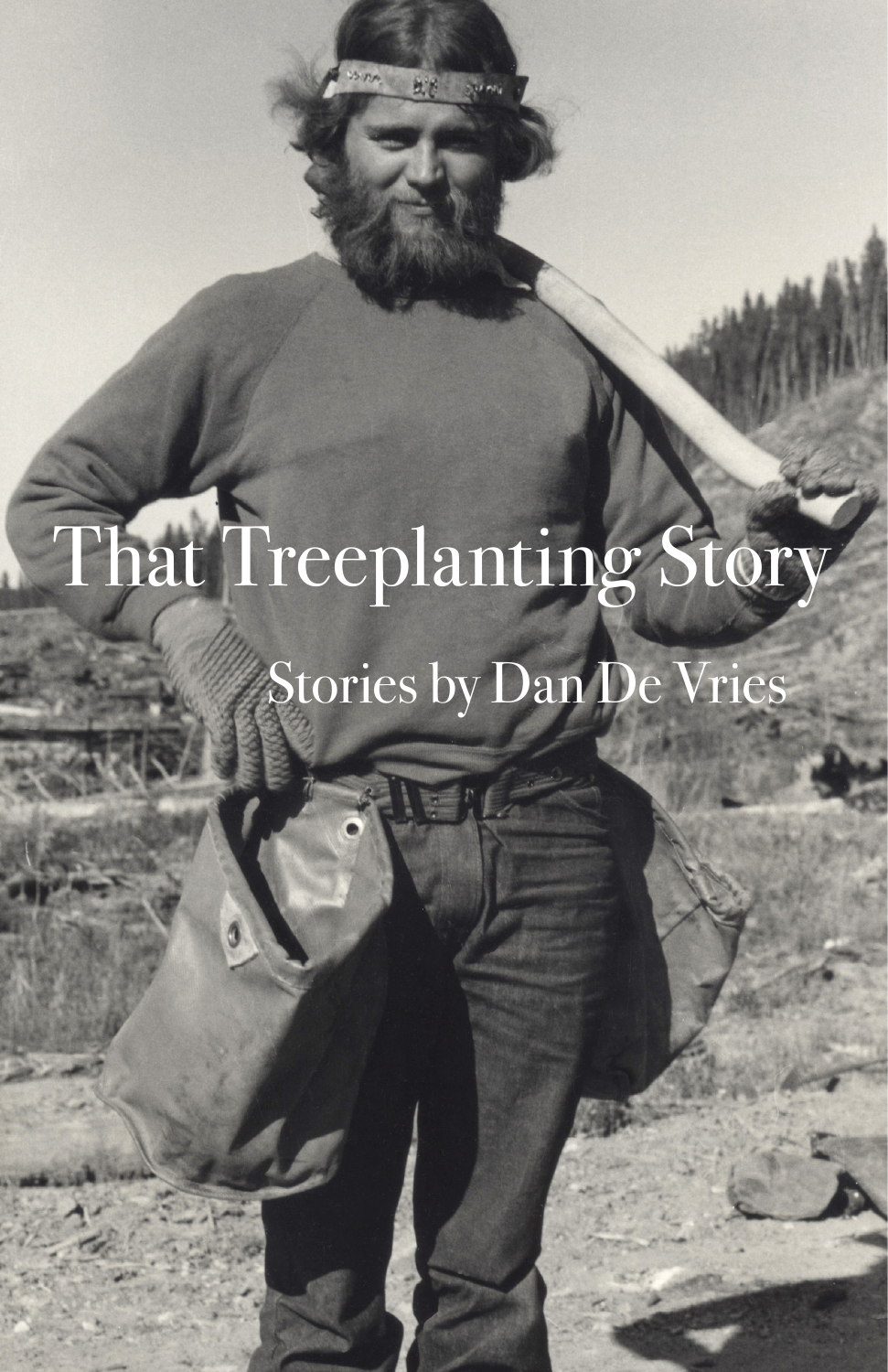*That Treeplanting Story* is a cycle of eight tales, including two novella length, set in or around treeplanting camps in British Columbia. The first four stories were awarded an Avery Hopwood prize in major fiction at the University of Michigan in 1980.

Dan De Vries was born in Grand Rapids, MI. Living in San Francisco since 1991. Before then, Denver, Laramie, Vancouver, Ann Arbor, and periodically up and down the San Francisco peninsula. Grad school in Wyoming and the University of Michigan Author of three novels, *Trees for Tomorrow, Blasphemous Rumors, and Piggery.* Whatever else of much importance is in the stories.

## "You can't go wrong with a Dan De Vries book"

— Overheard at Green Apple Books, San Francisco

I have discussed the matter at some length with Frans Vander Grove and we agree that the time has come to reveal these stories in book form.

The cover image may or may not be Dan De Vries. That matter is still being debated in certain circles.

—Thomas Fuller

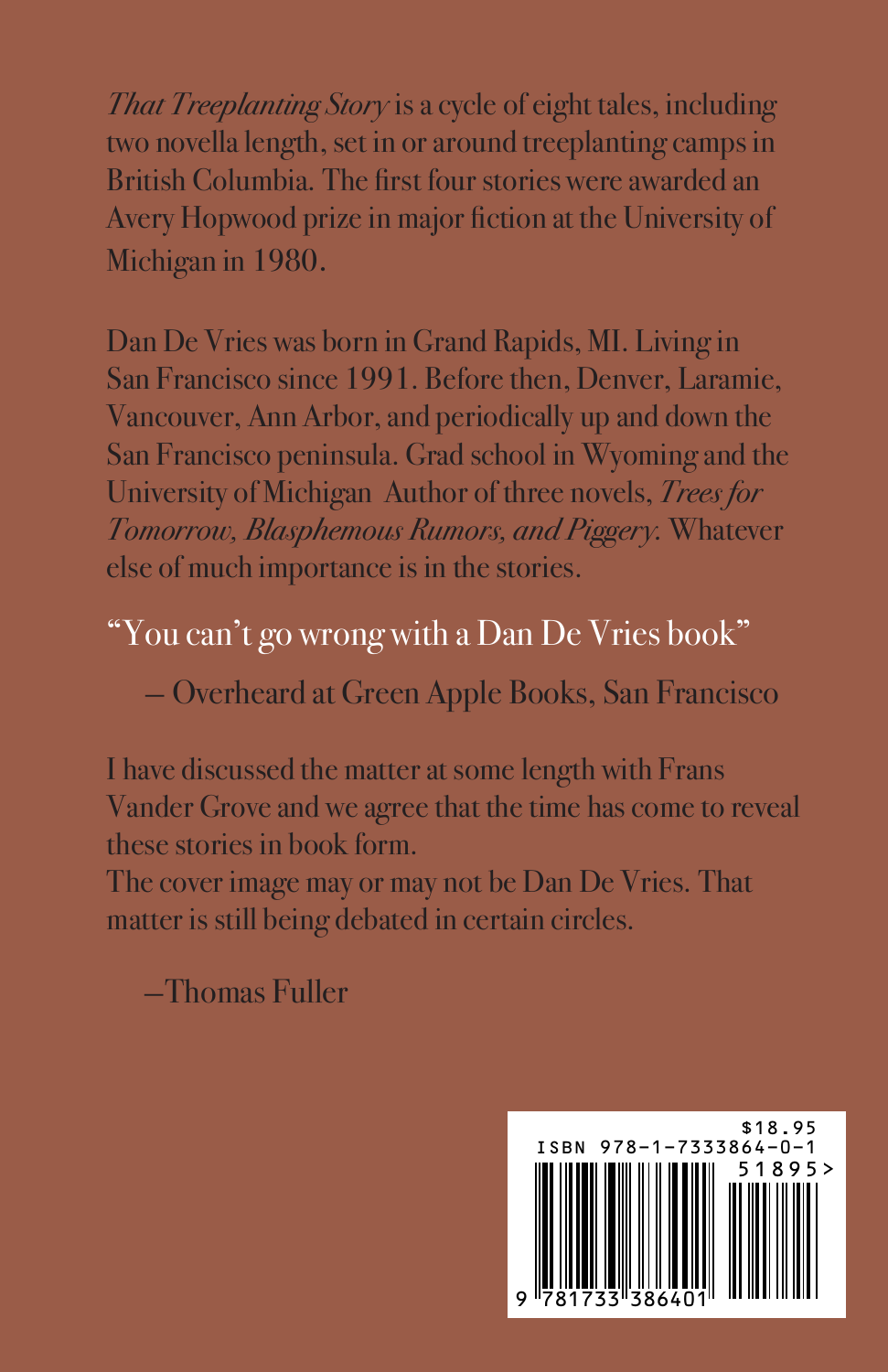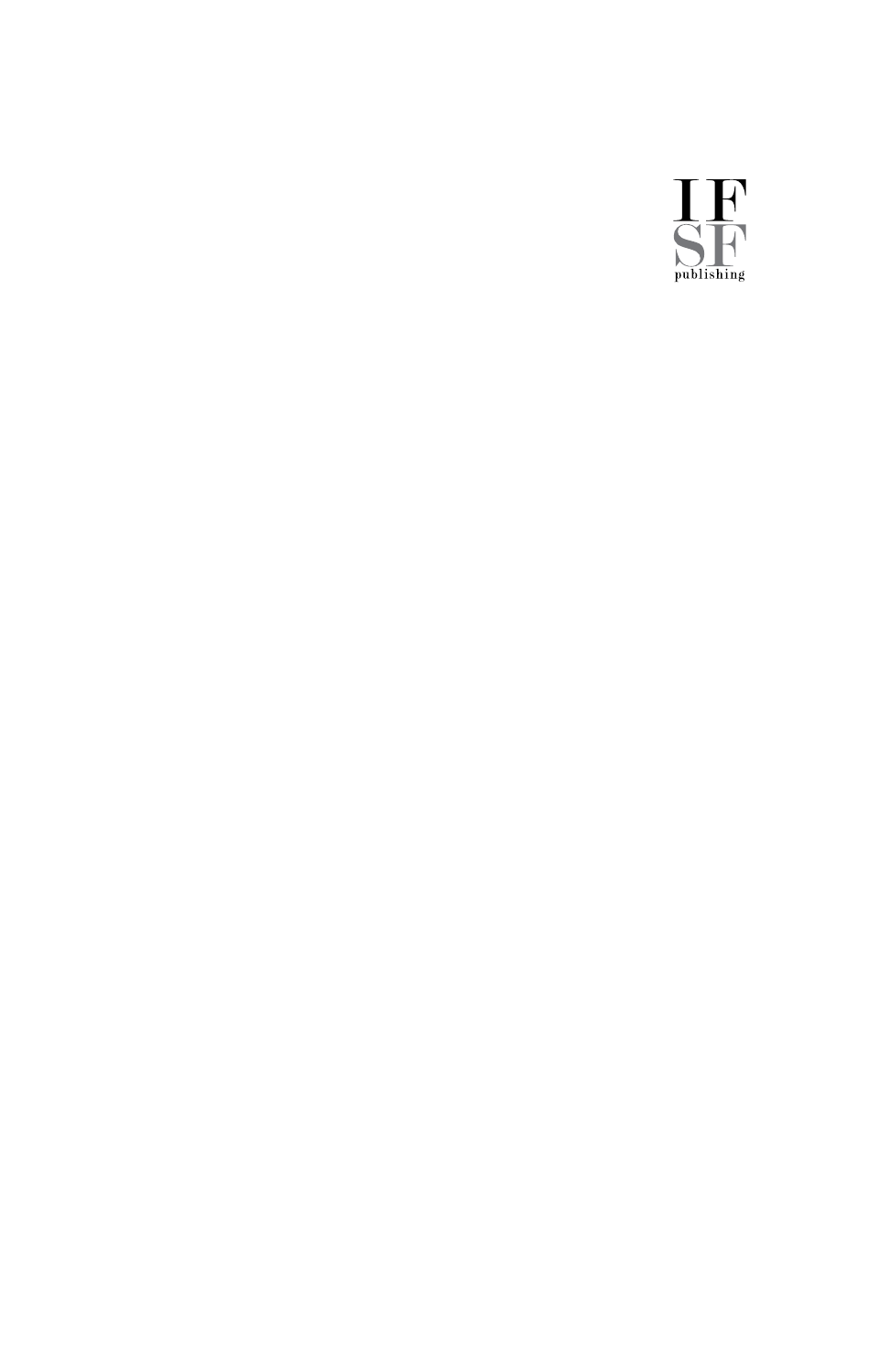# That Treeplanting Story Stories by Dan De Vries

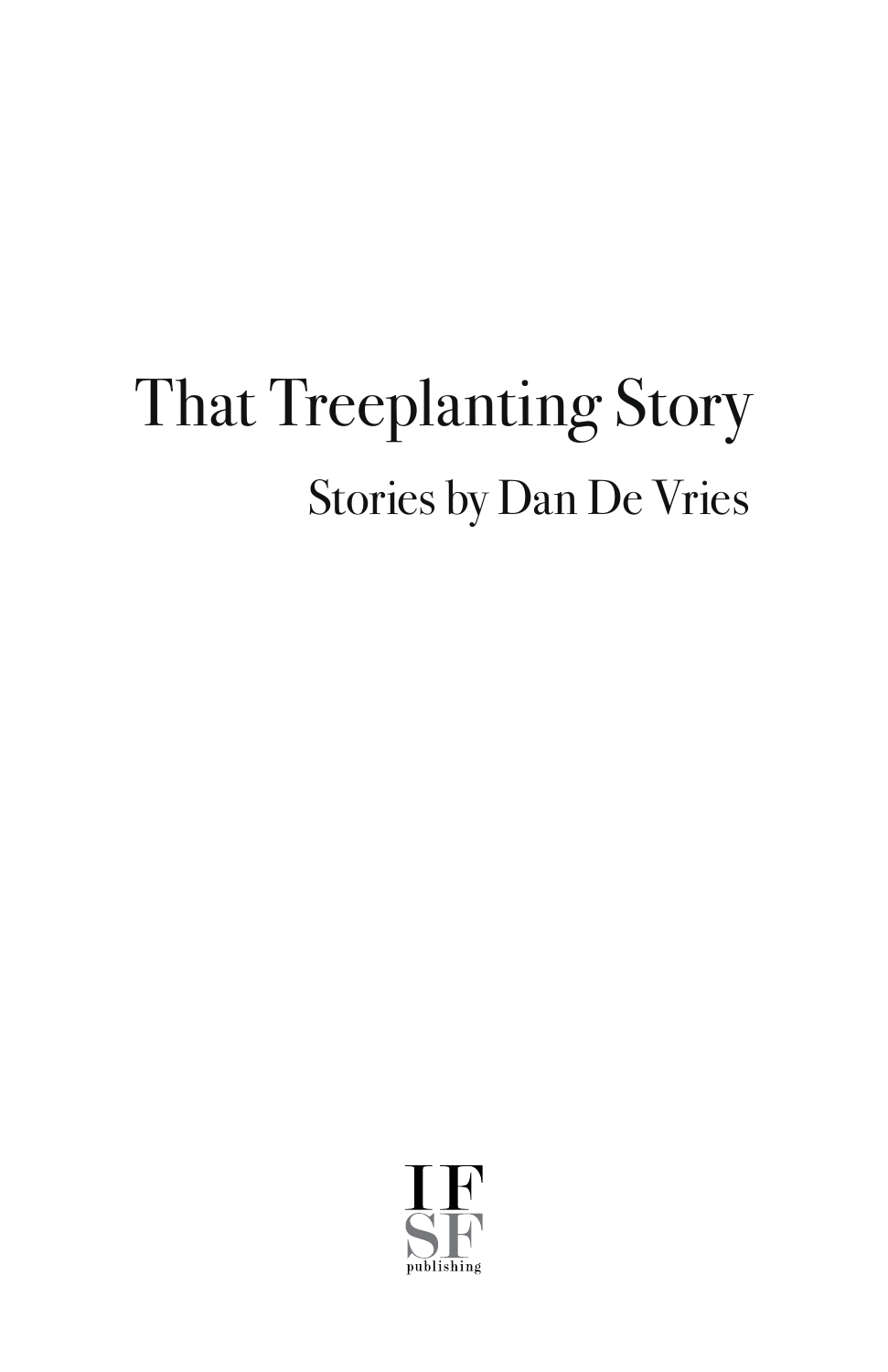That Treeplanting Story Copyright © 2019 by Dan De Vries.

All rights reserved.

No part of this publication may be reproduced, stored in a retrieval system, or transmitted—in any form or by any means, electronic, mechanical, photocopying, recording, or otherwise—without written permission from the publisher.

Cover Photography by Dorian Hawkey

**FIRST EDITION** 

ISBN 978-1-7333864-0-1

Published by IF SF Publishing. San Francisco, California www.ifsfpublishing.com

*Cover and Book Design by David Barich, San Francisco, California*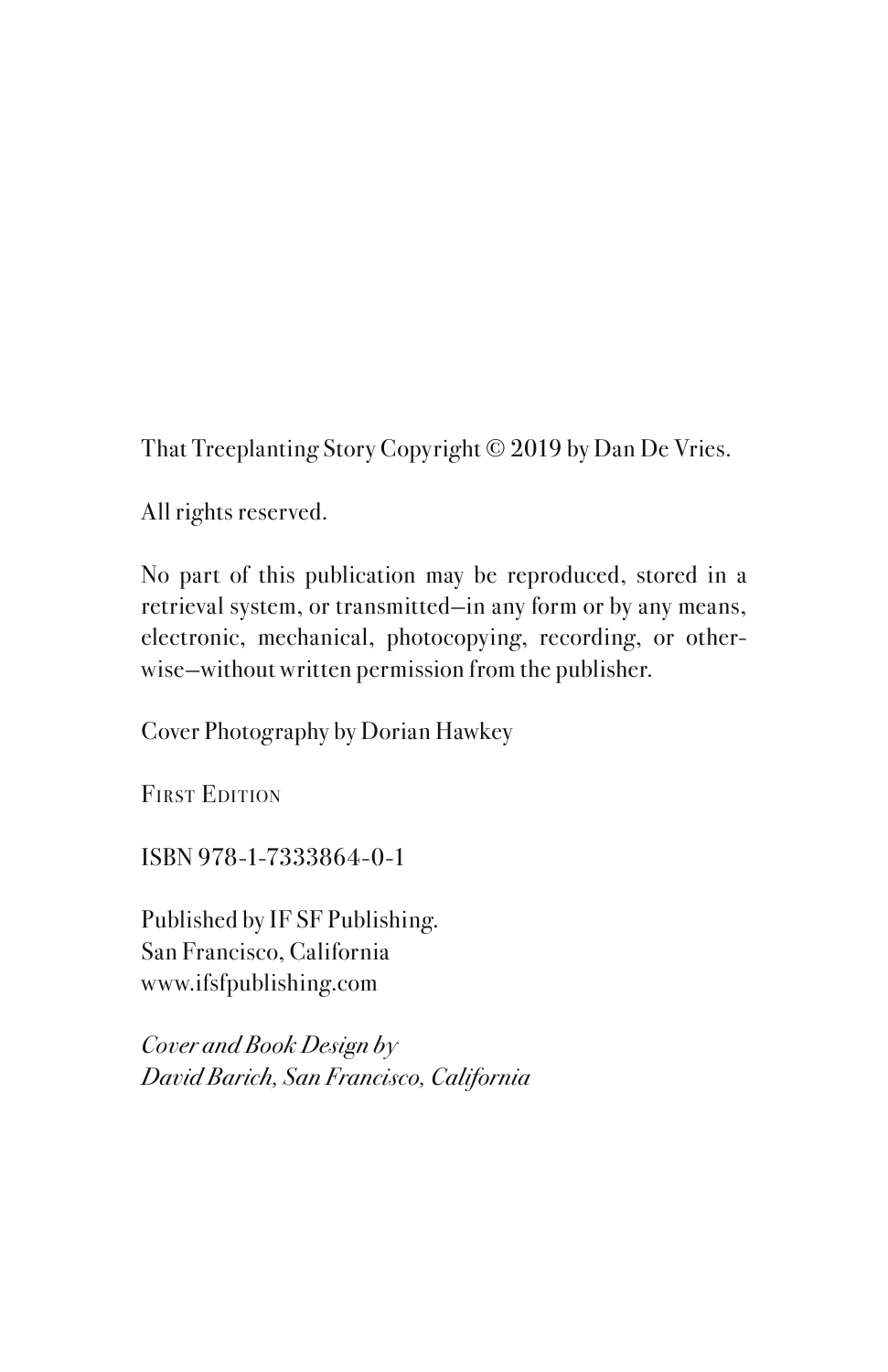*for Christine Zupanovich (Stella Pacifica) and in honor of the memory of Bernard Van't Hul*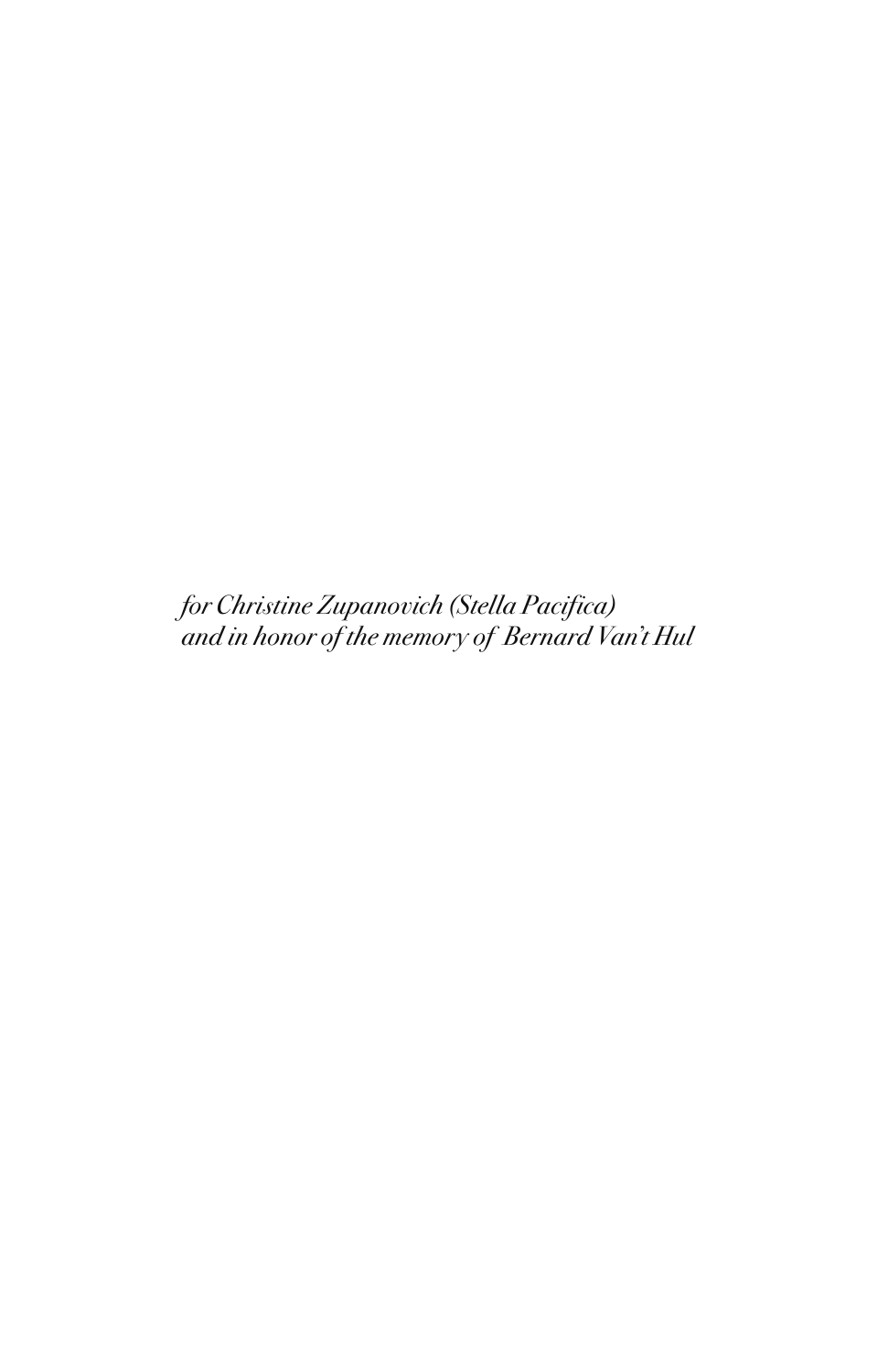*And I saw you in my nightmares But I' ll see you in my dreams And I might live a thousand years Before I know what that means*

> *Now the earth was a formless void, there was darkness over the deep . . .*

(epigraphs from the Jerusalem Bible and songs by Neil Young)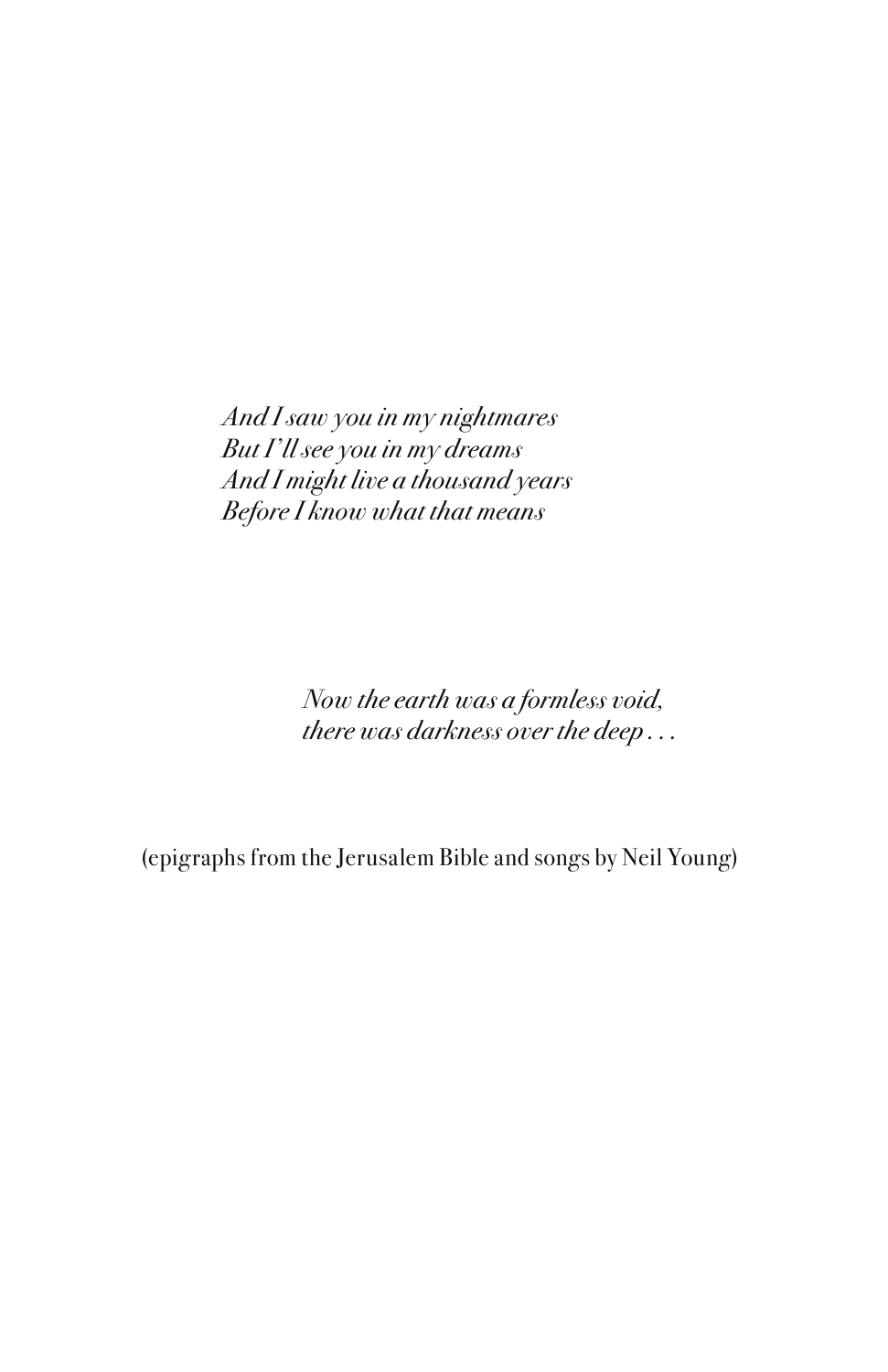#### TABLE OF CONTENTS

That Treeplanting Story / 9

Baker's England / 72

The Gardener / 88

Michigan Winter / 104

In the Hall of the Mountain King / 137

Christmas Comes Late to California / 198

Driftwood Suspects / 212

Bella Coola: Calvin's Tale  $\measuredangle$  237

Afterword / 265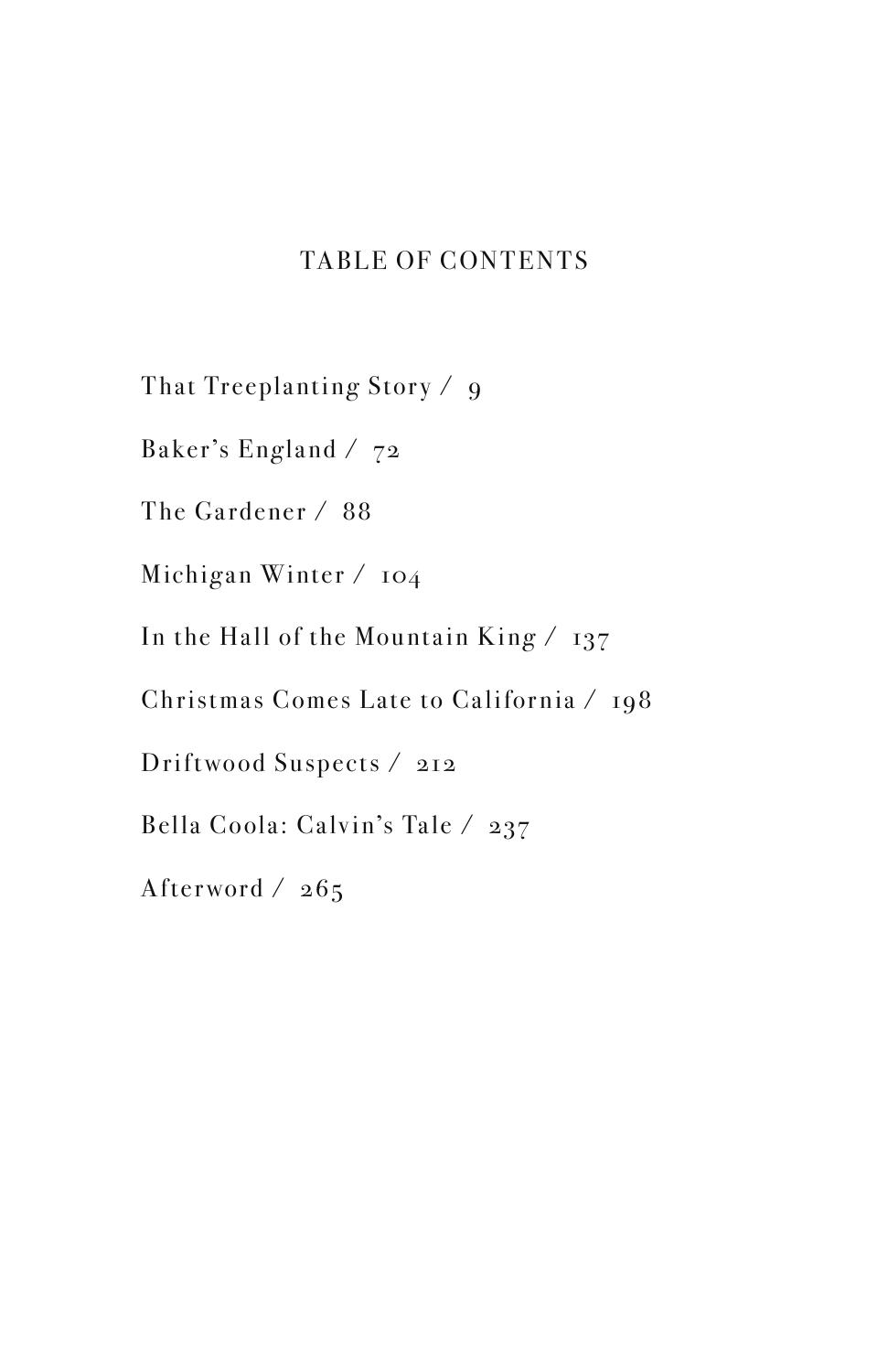### That Treeplanting Story

*. . . see the sky about to rain . . .*

It was late afternoon when Alex arrived. The narrow clearing was dusted with fine snow, and a low cloud hung over the little plateau, seeming to rise up the mountainside, whiteness joining whiteness at some point and hiding the peak. Alex stood for a long time on the wooden bridge gazing down the mountain at the arm of water that led eventually to the city whose lights were beginning to sparkle beneath the cloud.

Two switchbacks down the road a waterfall dashed a refracting mist into the air, and there the truck with the house on its back crossed another bridge. The rest of the crew followed on foot. When he saw them coming, Alex advanced into the clearing.

He dropped his pack beneath a tree and pitched his tent on a flat place overlooking the river. Its rushing noise promised solitude and sleep.

As he finished, the truck with the house on its back rumbled into the clearing. Vern got out and asked him what he was doing.

"This was the first flat place I came to," Alex replied. "There might not be another one for miles."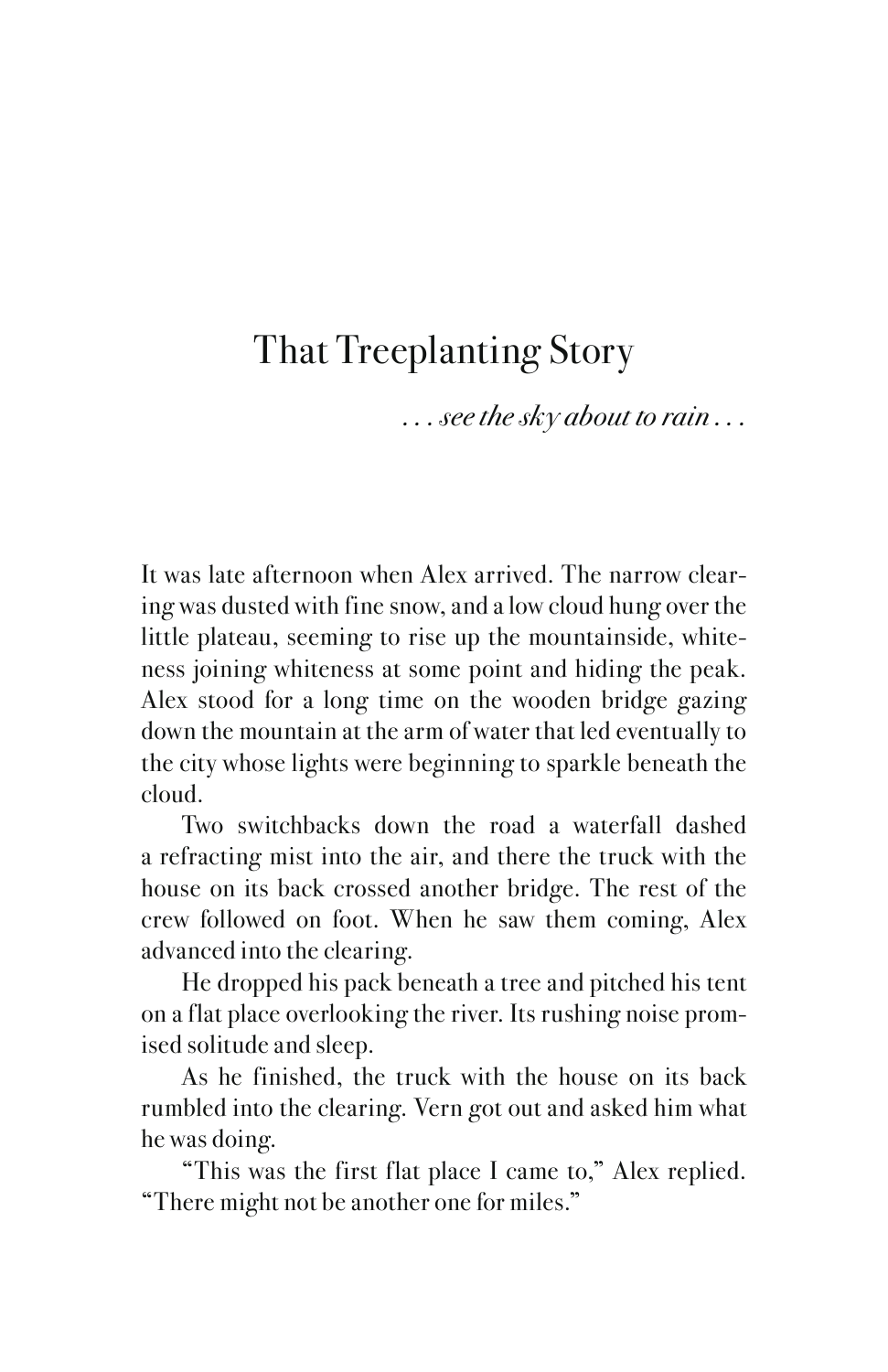"That's for Vern to say," Ray told him, and turned to Vern. "How close are we to the site? That's where we should camp."

Vern pondered the map. "We just passed mile three. The site is at mile seven." He and Ray got back into the truck and drove it slowly toward the steep grade at the end of the clearing. Again, with weary feet, the crew trudged along behind. Only Catherine remained with Alex, staring up the road, as though she should be following as well.

"We can't stay here by ourselves," she said.

The cloud seemed to be lowering over them. The truck was nearly lost in mist by the time it stopped on the grade. In the damp twilight, the sounds of a struggling engine and tires grinding on gravel reported down the mountain. "If that thing falls off again," Alex said to Catherine.

"Vern chained it down this time," she reminded him. The house rested precariously on the back of the truck, and from their distance it was impossible to tell if its weight had shifted. The tires ground more sharply against the road and then the engine coughed and died. Ray jumped from the passenger door and stepped back to examine the situation. He said something, inaudible to Alex and Catherine at their distance, and waved his arms. The crew scattered into the bush, returned with armloads of branches, and laid them in front of the tires. "We should help," suggested Catherine, but Alex did not move and neither did she. The engine grumbled again, and they could hear the clawing noise of gears failing to engage. For a moment it looked as though the truck was going to move forward once more, perhaps it briefly did, but then mountain silence reigned. Ray circled out of their line of vision to the driver's side and was gone for a while. By the time he reappeared, the two young men were kicking the branches off the road. When they had finished that,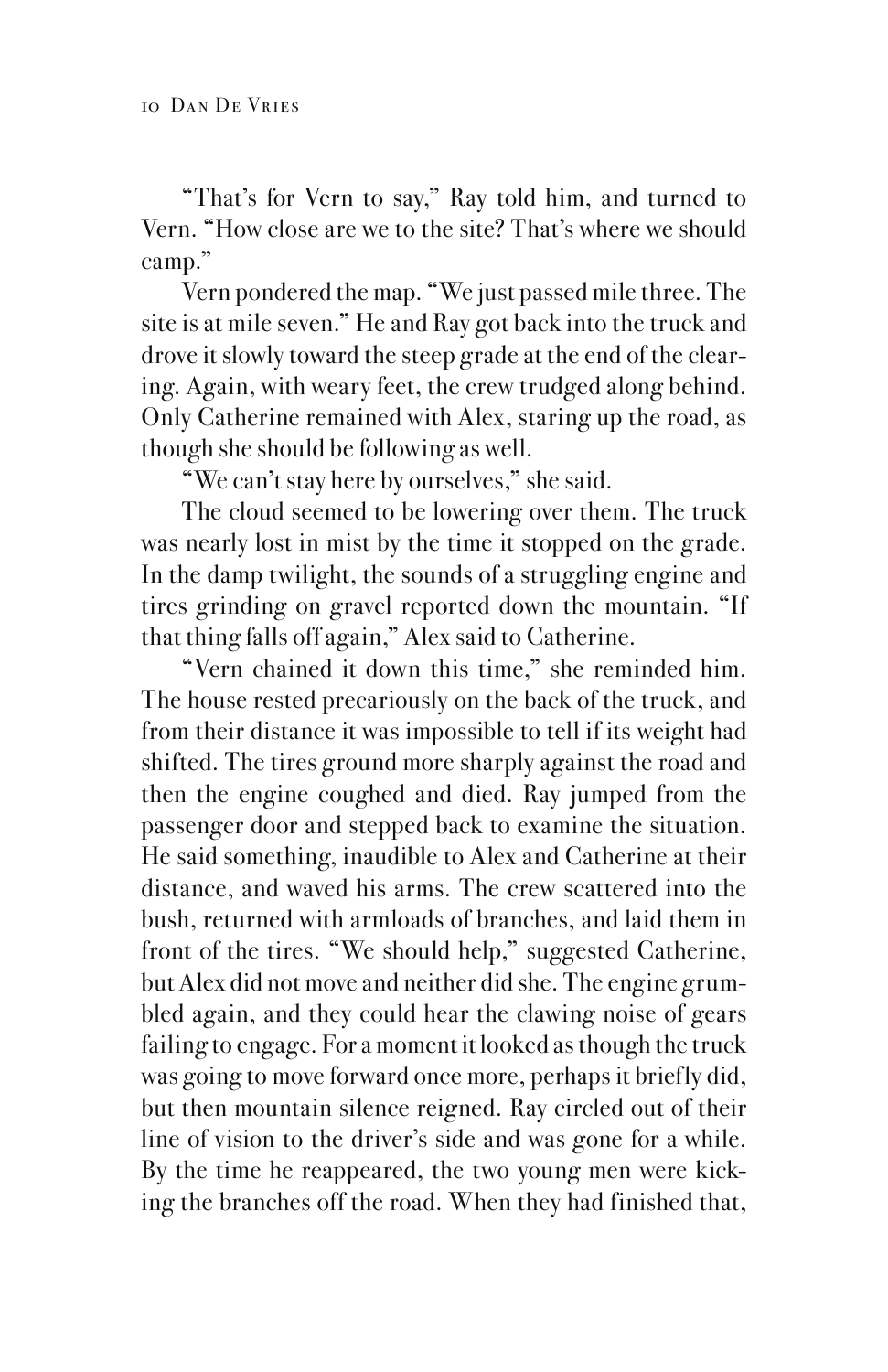the truck inched backward toward Alex and Catherine. She began unpacking and arranging her sleeping bag in the tent.

Vern parked in front of an open space that looked as though it had once, long ago, been a campsite. "You can all camp here," he told his crew.

"Shouldn't we put the cookshack there?" suggested Alex.

"This is just for tonight," Vern told him. "We'll camp at the site tomorrow." It was growing dark, and snow was beginning to fall. Alex's feet were getting cold. Vern opened the door to the house and Alex could see the rubble of gear thrown into a chaos when it had fallen off the truck. His shoulders still ached from helping lift it back up. Vern climbed inside and rooted for packs among the boxes and bags and barrels. Each time he found one he handed it out to Alex, who stacked them against a boulder. The crew members eventually each found their own and wandered into the area Vern had indicated. Tents rose in the gathering darkness. "Shall Cookie and I try to make some supper?" asked Virginia.

"I'm not hungry," Vern decided. "Don't we have something that people can eat without cooking?" He pawed inside the house. "Here," he said to Alex, handing out a wooden box. "There's food in here."

A bag of flour had burst and everything in the box was covered with white dust. Alex scooped two handfuls of granola and brought them to Catherine, still inside their tent. "Are you hungry?" he asked her through the screen, proffering the granola.

"You shouldn't go off by yourself like that," she warned him. "You're part of this crew too."

"Would you like some granola?" he repeated, squatting at the door. Catherine had rolled out her bag and lay on her stomach, staring at him.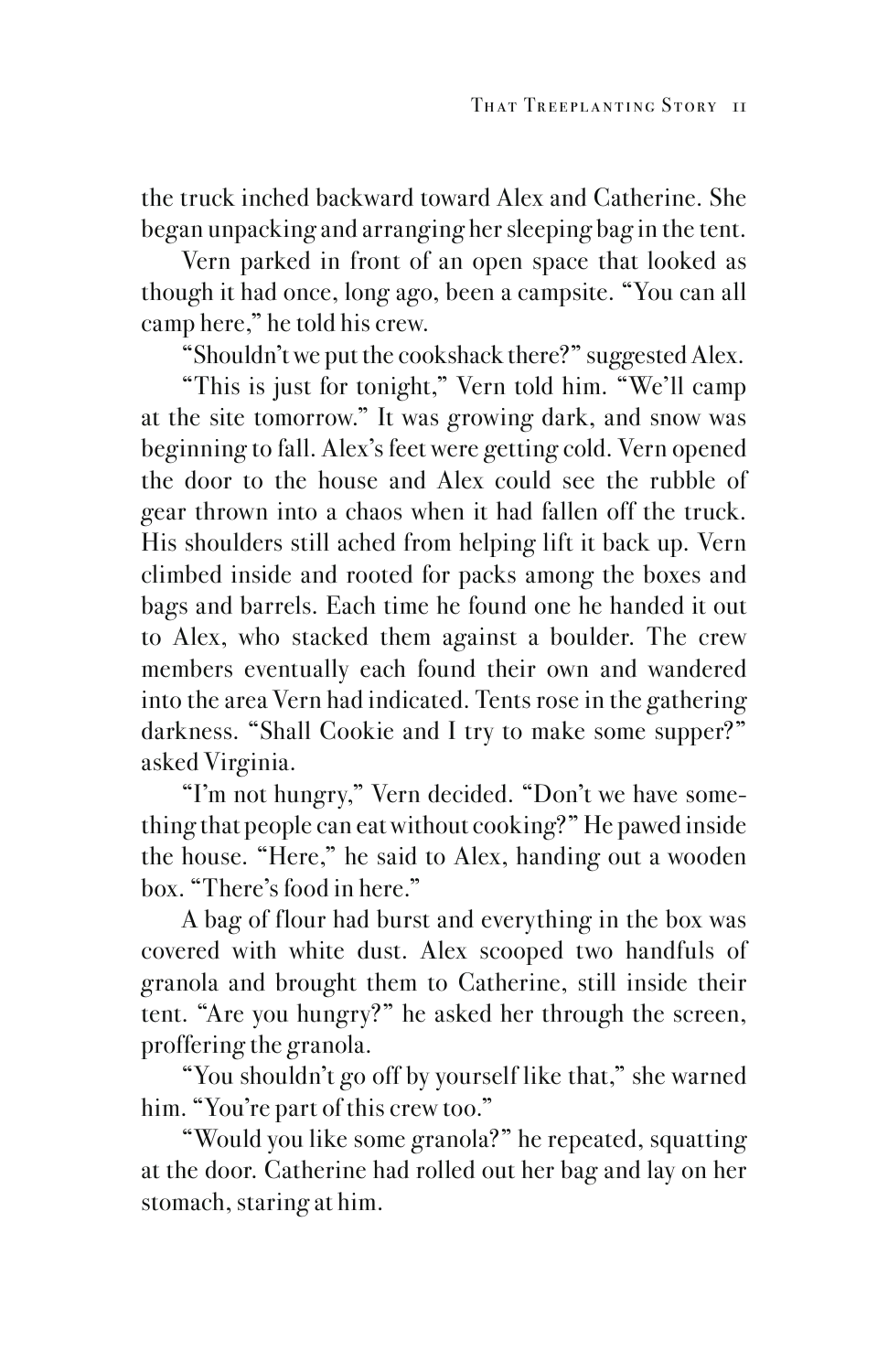"I'm not hungry," she decided.

"Well, can you take this, so I can get in? It's cold out here."

"Jesus Christ, Alex," she muttered, "what a mess. Can't you eat it out there?"

He stood looking over the river, chewing carelessly. The snow seemed to be falling harder, and the wind was beginning to blow. When he finished the first handful he threw the second into the water. Finally, he was allowed into the tent. "Shall we zip these bags together?" he wondered.

"No," she replied. "I'm already settled."

He unrolled his bag and pad, undressed, redressed in heavy underwear, and crawled into the bag. It was stiff with cold, and he pulled it over his head, shivering, waiting for his breath to warm the space inside it.

"I heard Vern and Virginia arguing on the boat," Catherine told him when he peeped out. "They're supposed to have four-wheel drive. She's worried about it, but he says the nine-ton can make it up the hill."

"It took us all afternoon to climb three miles," he pointed out.

"Well," she answered sharply, "if you think negatively about this, it will never happen. Now I'm tired." And she turned away from him.

Alex's shoulders and back were very stiff when he awoke the next morning. He struggled into yesterday's clothes. The jeans were frozen around the ankles. He crawled out of the little tent, leaving Catherine mumbling in half sleep. Vern and Ray were standing by the truck smoking something, and Ray was also eating bright yellow powder from a plastic bag. The ground was covered with snow, but a fine mist filled the air. "Find some wood for a fire," Ray told him.

A fire sounded like a good idea and Alex did as he was told. He went into the bush and gathered an armload of dead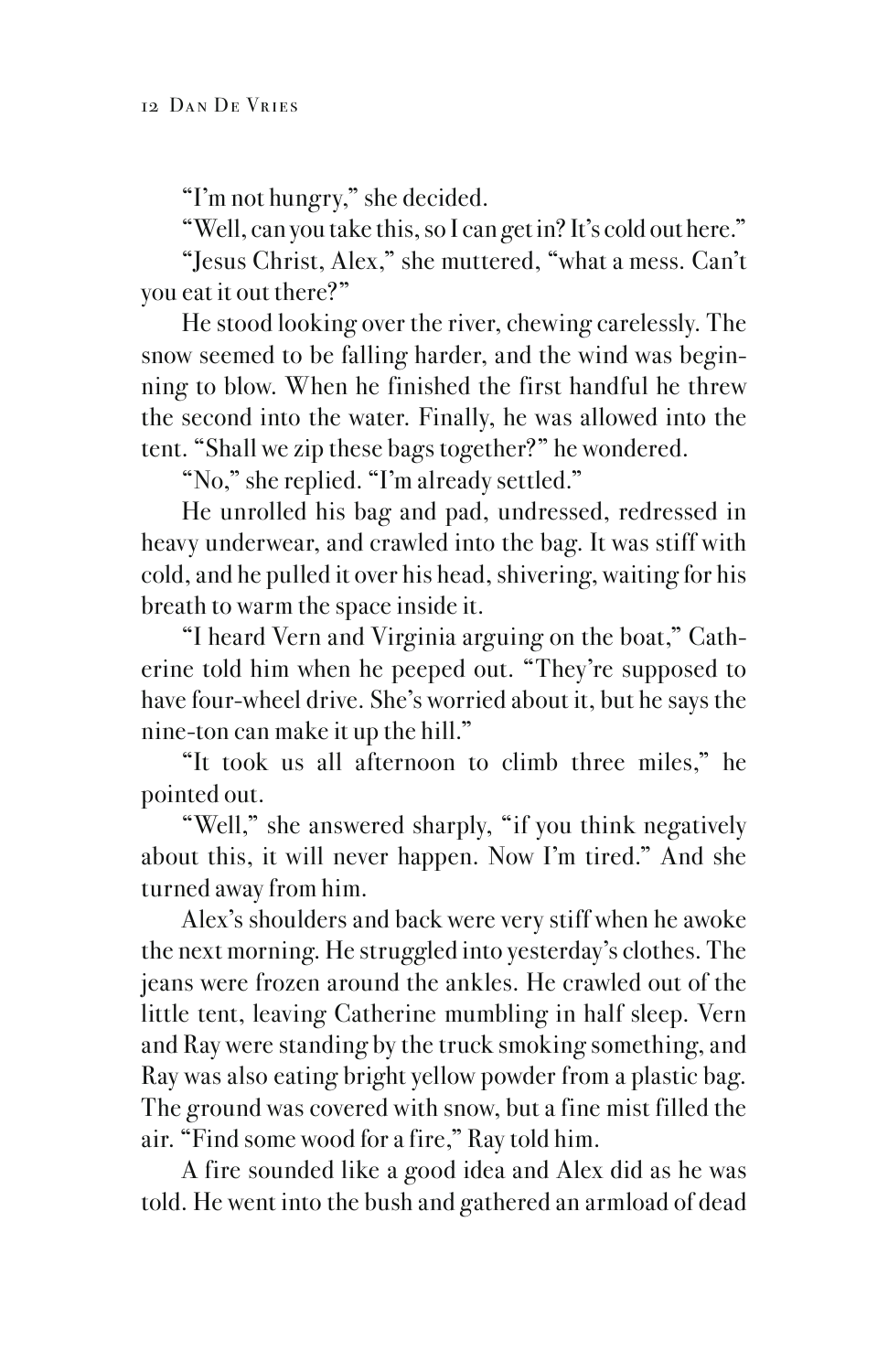twigs and branches for kindling. When he returned, one of the crew, a shortish man with wire rim glasses and a black walrus mustache was smoking with Vern and Ray. A chain saw lay at his feet. "Find a log and Stoner will cut it up," Ray told Alex, who did as he was told and returned with a wet dead one. Stoner passed the pipe to Vern and fired up the saw. He quickly reduced the log to lengths. Alex was returning with a second when Stoner tipped the saw over the pile of kindling and poured out fuel. Vern lit the pipe and tossed the match at the brush pile, and it exploded in flame. As the first pieces of log took fire, Catherine came around the corner. "What happens now?" she asked Alex.

"I don't know," he replied. "Ask Vern."

Vern and Ray were still leaning against the truck. "Gee, ah, I dunno . . ." said Vern. "What do we do now, Ray?"

"Is everybody up?" wondered Ray.

Virginia and Cookie, the two young men, French Pierre, and the guy named Nick were not. Vern reached into the cab and blew the horn. A high-pitched undulating scream echoed back and forth across the valley. "That'll get 'em," said Vern.

Virginia stuck her head out of the house. "Cut that out!" she cried.

"Time to get up," Vern shouted back. "We need breakfast. We didn't get any supper last night and I've got the munchies . . . Cookie!" he called across the clearing. "Get up and cook!"

People emerged from the tents in the clearing. The two young men arrived together. "Good morning, Vern," said one. "What should we do?"

"Got a little fire going here," Vern replied.

"Good morning, Vern," said the other. "Can we help?"

"We're going to have breakfast," Vern told them.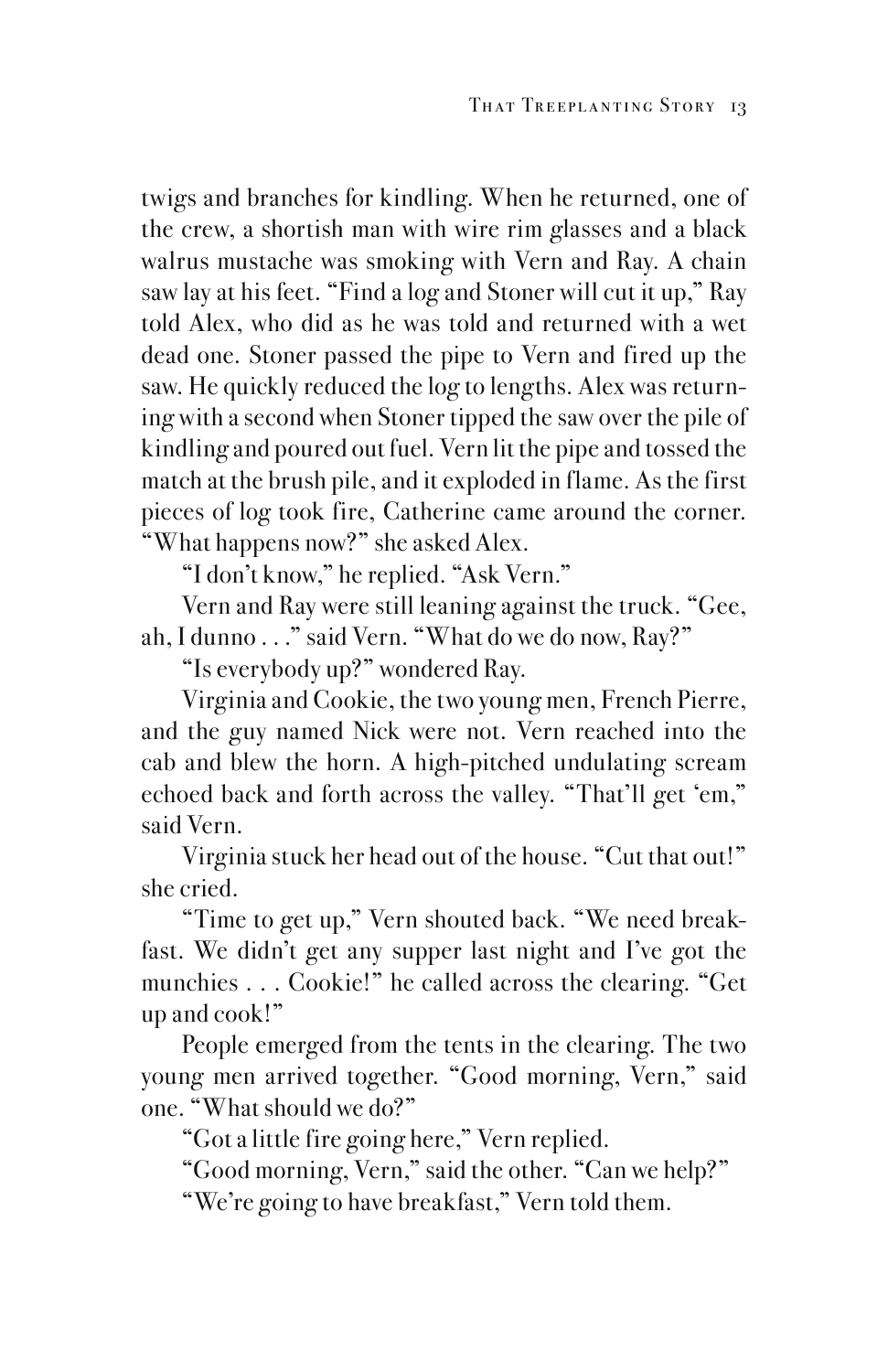"I don'ts'pose," said the first, "you have any a'that hash?" "Shouldn't we build a cookshack?" wondered Alex.

"Hey, Ray," called Vern. "Should we build a cookshack?"

"Listen," said Ray. "Building a cookshack is downtime. And we don't have any time to waste. We don't make any money for downtime. We have to get to work right away. This isn't like working for MacMillan Blowjob where you can just fuck off all day and still get paid. And we don't have to punch any timeclocks or take any orders from assholes. Building a cookshack is downtime and we have to get to work."

Alex turned his eyes up the road to the mountain, which stretched high, snow-dusted, into the lifting mist. He heard voices, Nick's, whom he had not seen arrive, and then Virginia's.

Virginia said, "We can't cook without a cookshack."

Nick said, "We can't work without trees, and the trees are down at the landing."

"I agree," said Ray. "And it's all downtime. We don't get paid for getting the trees. We're not working for MacMillan Blowjob."

"Do you know what's going on here?" Alex asked Catherine.

"Don't be so negative," she told him.

It seemed to occur to Vern that in order to get the trees they would have to get the house off the truck. He said as much. "But that's more downtime," said Ray. Still, it had to be done, and it took time. First, they had to take out all the remaining gear, and Vern and Virginia's personal belongings. Then they had to gather logs to wedge under the house's back corners already sticking off the truck bed. When that was done, Vern put a jack under the third corner. "Everyone over there," he said, and pointed at the fourth. Ray stood back and waved his arms as Vern inched the truck away, leaving the house perched on a foundation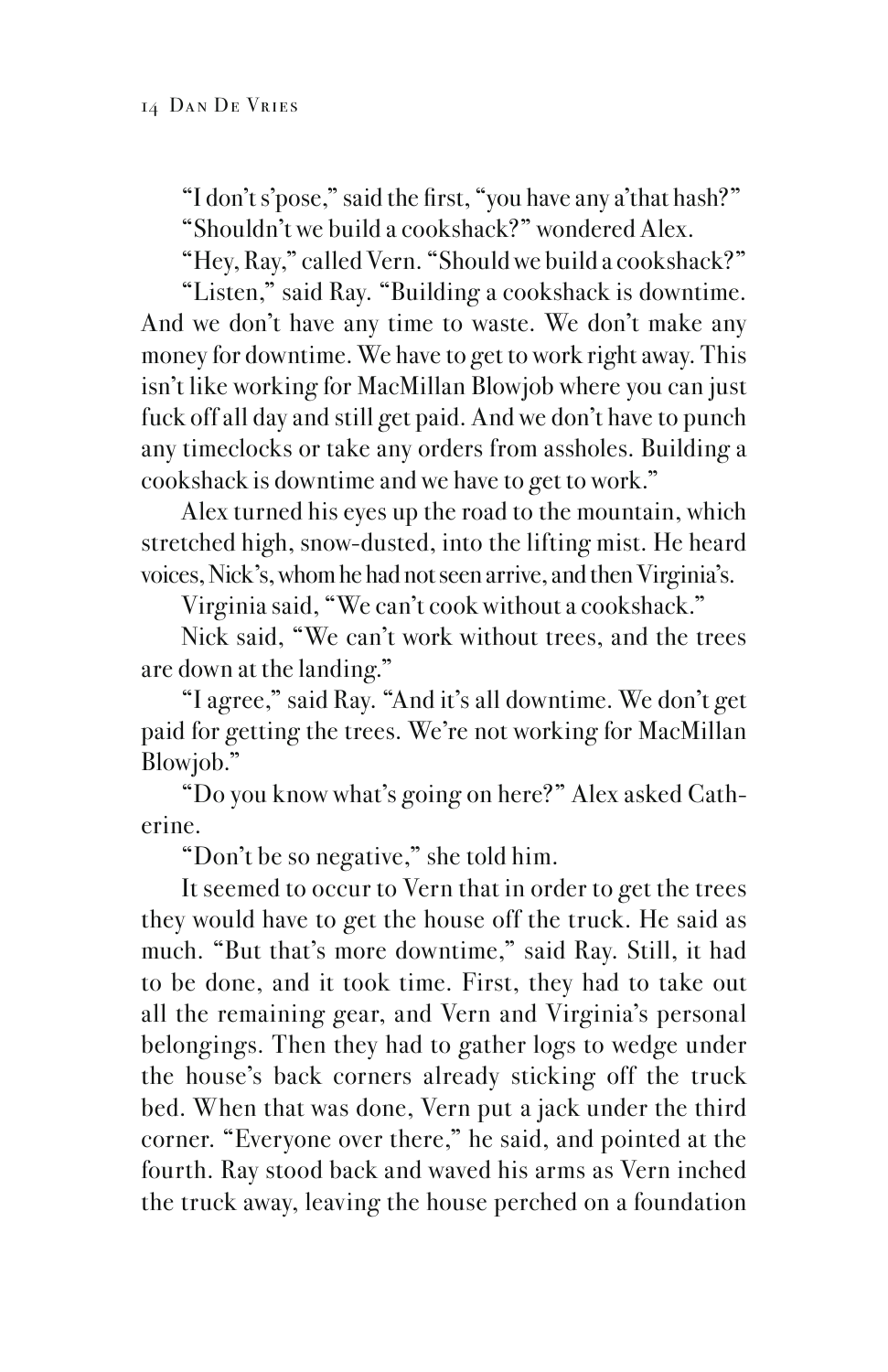of logs, jack, and humanity.

"Vern," thought one of the young men, "we can't hang on t'this all day."

Alex thought his back might crack.

"We better get more logs," Vern said to Ray. "You women help us." It took them an awful long time to get enough. "Hang on!" Vern told them all. "Come on! Lift! Higher!"

"This is fun, Vern," said the other young man. One by one the lifters fell away and the house wobbled into place on what was jammed beneath it. Alex stumbled over to a boulder and inventoried his pain: fingers, wrists, forearms, elbows, calves, ankles, heels, toes, all complaining extravagantly. "It's crooked," noticed Catherine.

"I'm going to die," he told her.

"No you're not," she reassured him.

No one had even noticed the red pickup parked on the road. There sat two men with orange hardhats and puzzled expressions. A representational map of the province graced the door facing the crew. "I'm Dick and this is Rick," said the man with the red hair when they approached. "Are any of you Simon Phillips?"

No one batted an eye at that. "Oh, heh heh, that's me," said Vern. "Are you our checkers?"

"Yes," said the man with the red hair. "I'm Dick and this is Rick. The trees just came in. They're down at the landing. Is that your only vehicle?" He looked the least little bit askance at the nine-ton flatbed. No one said anything so he went on. "The specifications call for four-wheel drive. The road ahead is pretty steep."

"I had one," said Vern. "But it broke down on Saturday."

"Hey," said Ray. "Why don't you let us use your truck to haul up the trees?"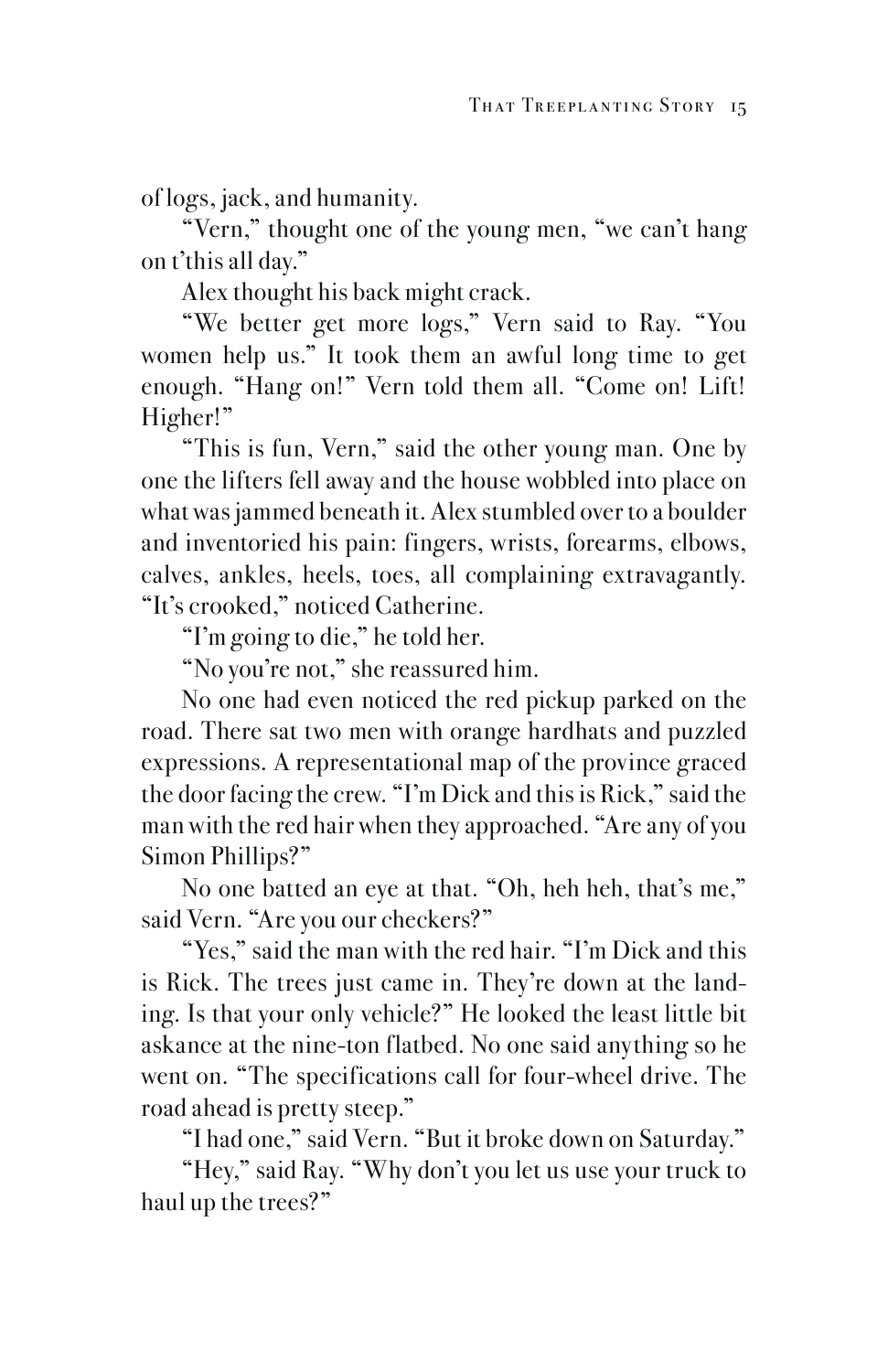The red-haired man stopped for about a tenth of a second. "But that's against regulations," he told them.

"Well listen," Ray insisted. "We're all in this together. I mean, don't we all want the same thing, to plant those trees?"

"Yes, I mean, we just want to do it," agreed Vern. "We've just got to get out there and plant those trees."

Dick and Rick looked at one another and shrugged their shoulders. "We really can't," explained Dick.

"So that's the way it is," Ray realized. "All the way by the book. We're gonna be out here bustin' ass but nobody's gonna help us. C'mon Vern, let's go down and get those trees. This talking is all downtime. We aren't working for MacMillan Blowjob."

"What about a cookshack?" Alex asked tentatively.

"We aren't here to build cookshacks," Ray shouted at the mountain, hopping from one foot to another. "We got to get out there and plant the trees."

"Yes but . . ." Alex tried.

"Listen here," Ray shot back, "We're all in this together. We're not working for MacMillan Blowjob. You better do what you're told."

Dick the checker turned toward Vern. "But you can't plant until the snow melts," he pointed out. "It will be even heavier further up the mountain. You should use today to get the trees and make your camp."

"I plant trees in the snow," Ray insisted. "When I was working for  $\ldots$ "

But Vern interrupted him. "Does anybody here know how to build a cookshack?" he inquired.

"I build lots," said French Pierre.

"Nick's a good carpenter," Vern remembered to himself. "How do you want it built?" asked Nick.

"You guys figure that out," Vern told him. "All the stuff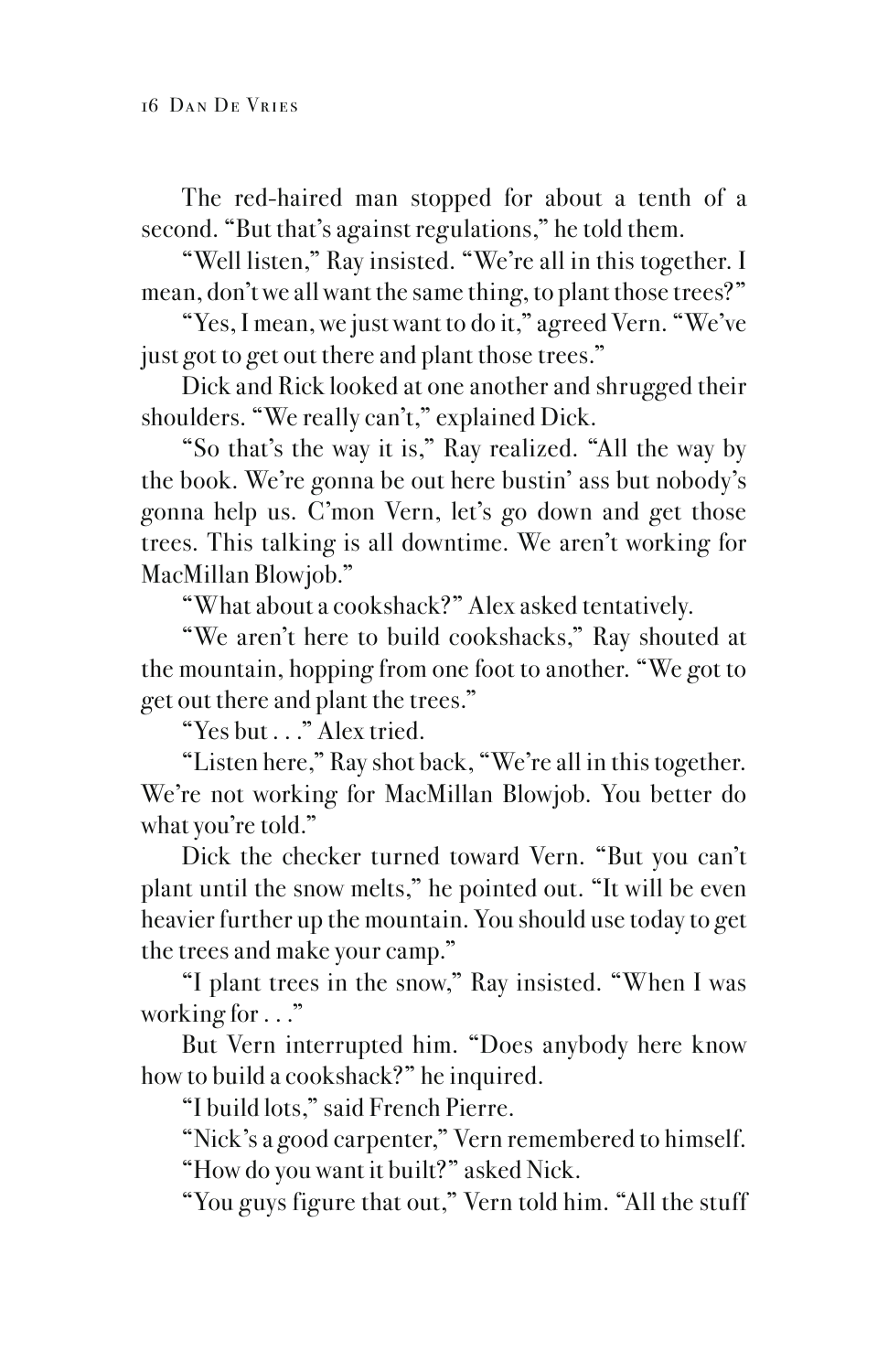is in that pile there. We have to get organized."

"We sure do," agreed Ray, still hopping from foot to foot. "This is all . . ."

One of the checkers turned to Vern. "Well, I guess you got that thing up here once, you can probably do it again, eh? But you still have to go four more miles to get to the site."

"Of course we'll make it," insisted Vern. "Listen here. Pierre and Nick and the women stay and make a camp. The rest of us will go get the trees."

Meltoff ran down the road and toward the stream in rivulets. Vern and Ray got into the front seat of the nine-ton and Alex, Stoner, and the two young men climbed on the back. "Got any dope, Stoner?" asked one of the young men, and Stoner inserted a joint between the shafts of his black walrus mustache. The air lay heavy around them as they headed down the mountain. Had they been moving faster, it would have been very very cold; as it was, the truck crept, and it was simply damp and miserable. Alex huddled inside his raingear and held on as they bounced along. The mist was too thick for him to see the water below, or the mountains across the water, or the peak of their own mountain.

There was no snow on the ground for the last mile down to the landing and the dock there. The tree boxes lay stacked in a pile by the dock. The checkers' red pickup was parked by a ramshackle cabin in which the two of them had taken up very temporary residence – a thin wisp of smoke rose from the chimney. Vern backed the truck to the pile of boxes and Rick or Dick approached him with a clipboard and told him to sign for receipt of the trees. Alex ached from the day before, and it hurt to pick up the boxes; their length taxed his entire reach and they were heavy. The cardboard was wet, and the hand slots on the ends had a tendency to tear from his grasp when he lifted. It seemed like a long time before the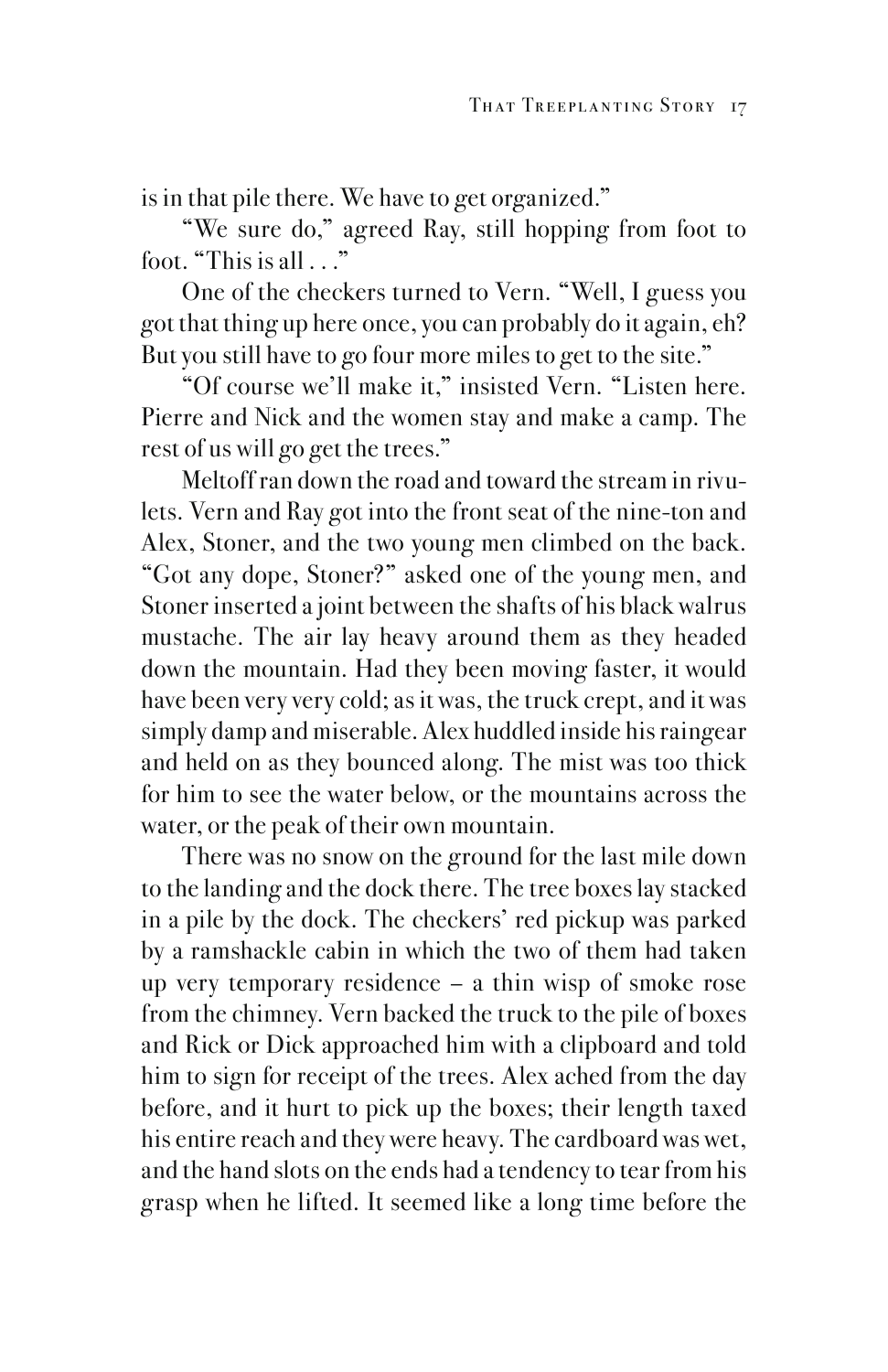entire stack had been transferred from the ground to the bed of the truck.

Vern and Ray stood and contemplated it.

"Think we'll make it?" wondered Vern.

"Oh yea," said Ray.

Vern pulled the little wooden pipe out of his pocket and scraped hashish into it with his fingernail. They passed it around, huddled against the side of the truck away from the checker's cabin. The hash hit Alex like a hammer. It made him more aware that his feet were wet and cold, but also seemed to numb his aching joints a little, and he pondered the wet gravel at his feet with infinite appreciation as he began the long walk back to camp. The truck started up the hill well enough, and Alex was hardly noticing it until he heard a thunk as of tire hitting pothole and looked up in time to see it stop and then lurch. The boxes swayed forward, then backward, the straight lines of tension between them gradually bending and increasing in width, this all so slow he felt as though if he could just shout **Stop!** the load would shudder and settle back into place. Instead, Vern gunned the engine, the back tires spewed mud and gravel, caught something, and the mountain of boxes came tumbling down, piece by piece, at Alex's feet.

Vern climbed in great amusement from the truck. "How do you like that?" he chortled. "We got further than this yesterday. We should have tied them down."

Rick and Dick were coming up the hill. "What happened?" they wanted to know.

"You and your regulations," said Ray. "See, if we could use your truck, none of this would happen."

The checkers contemplated the situation. "Separate out the broken boxes," they finally told Vern. "And this time tie them down."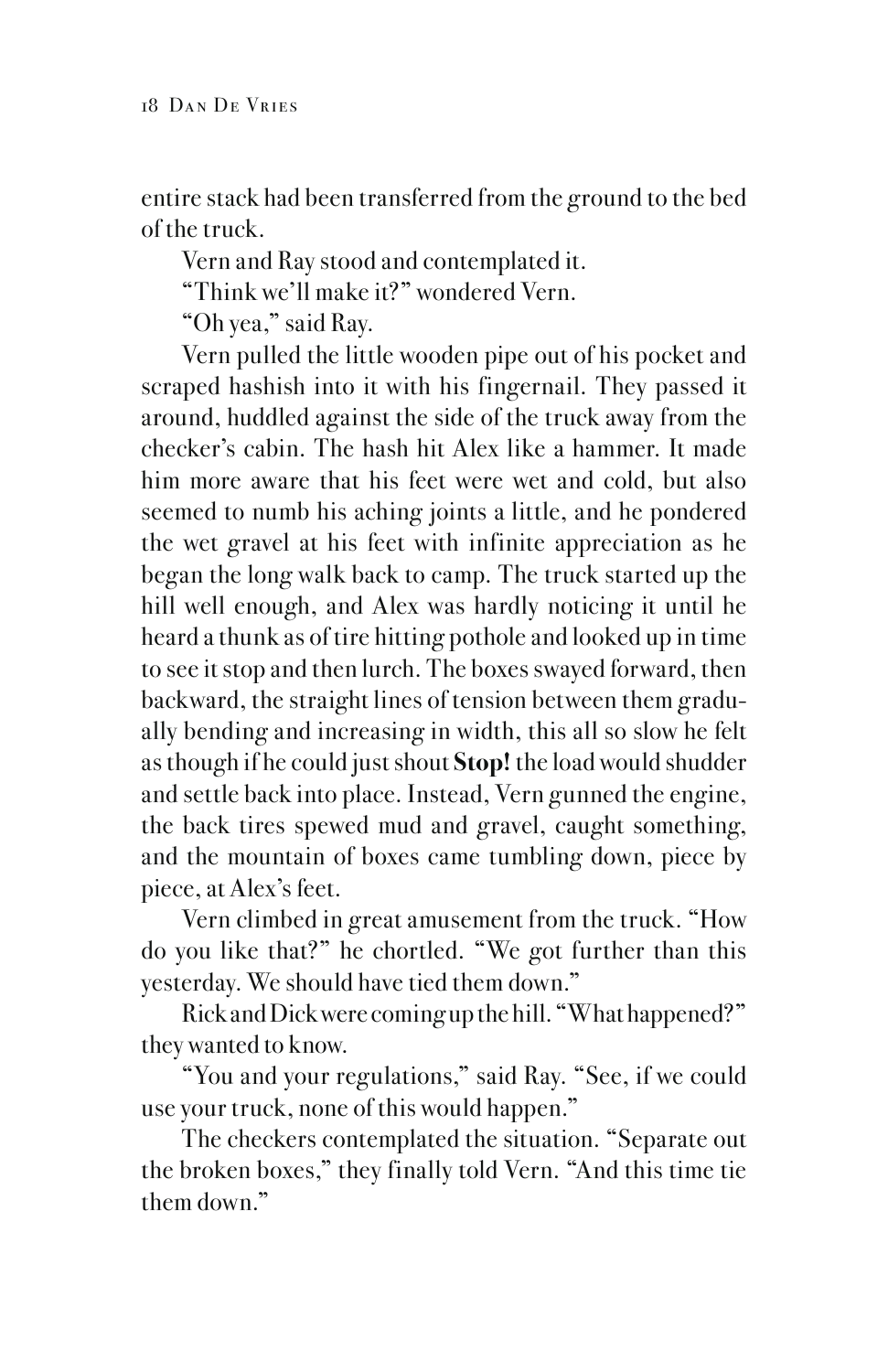There was nothing to do but start over, and a new set of problems had created itself. The truck was parked on a steep vertical and although it was not terribly difficult to layer the bed one, and then two, deep with boxes, at the third layer gravitational forces exerted themselves, and the boxes having been in some cases bent out of shape by their fall, things just generally had a tendency to tumble back down the hill. Ray and Vern gradually became aware of this and they discussed the situation over more hashish. Apparently, the only solution at which they could arrive was to pile as many boxes as would stay there back onto the truck and then to take that load down the hill. The rest had to be carried by hand. There was some complaining about this since the boxes weighed a great deal, and it was at least a quarter mile back to the landing. But, as Ray was quick to point out, it was down the hill all the way, and besides they weren't working for . . . Most of the boxes on the truck made it safely to the landing and, although it took a while to carry the remainder, sometime around mid-afternoon all those that had not broken open were piled on the bed and roped in place. This accomplishment was celebrated with some hashish. Rick and Dick drove their pickup slowly up the mountain and the crew tagged along behind, throwing the broken boxes and trees that had been in them into its bed. Ray and Vern, Stoner, and the two young men started back down to the nine-ton. Alex jumped into the back of the pickup truck for the ride up to camp. As the pickup disappeared around a switchback, Vern shouted something he couldn't hear.

The first thing Alex noticed when he arrived at the camp was that the snow had pretty much melted. The second was that a small frame for a cookshack had arisen where the tents had all been pitched. The third was that Catherine was deeply disgusted. "What took you so long?" she wanted to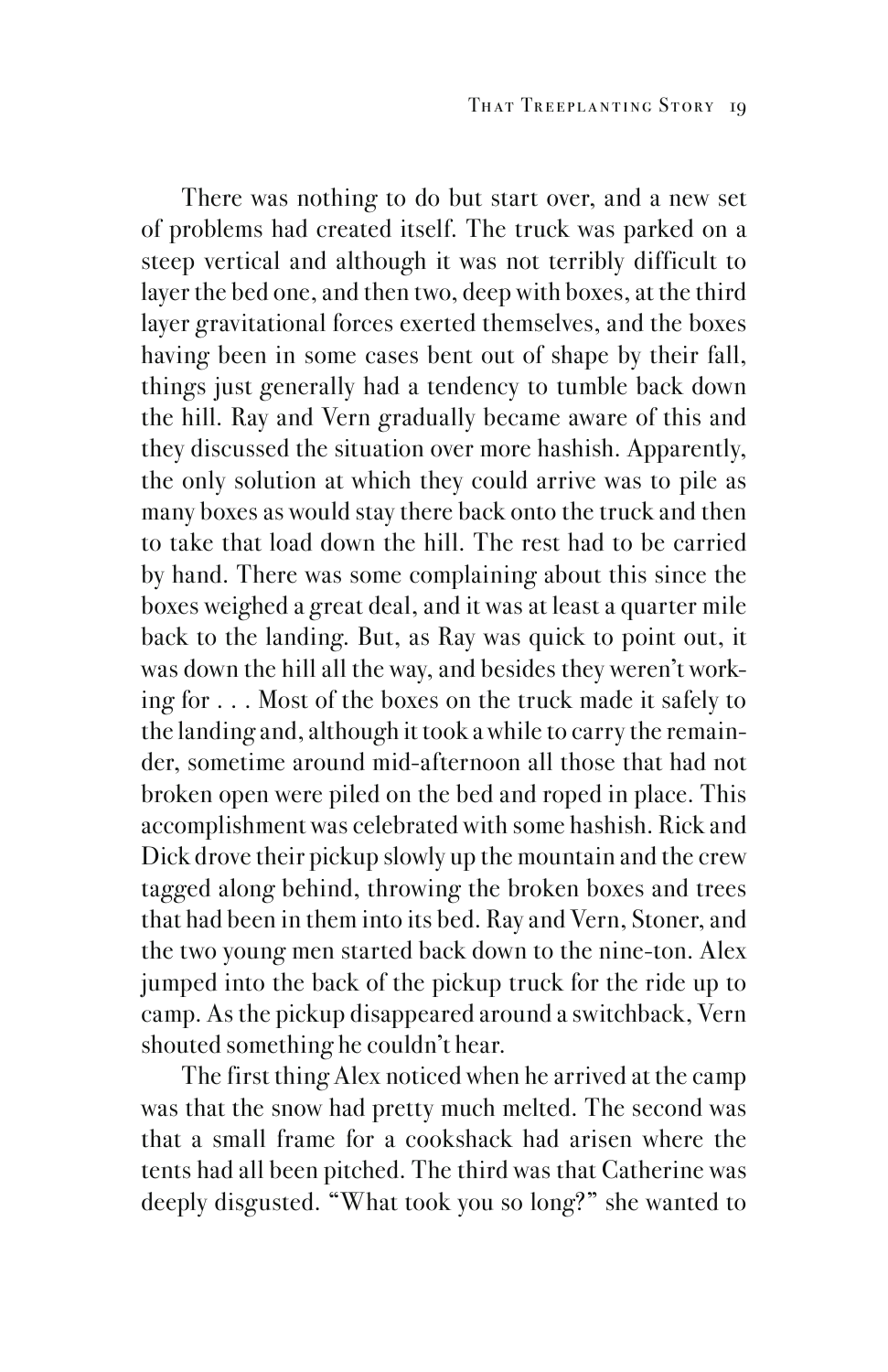know. "And where's everyone else?" Alex began to explain about the trees falling off the truck. "I don't even want to hear about it," she stopped him.

Dick, or was it Rick, approached. "We have to take these trees up to the site and someone has to heel them in," said the checker. "Can you come with us?"

"Sure," said Alex. "Coming along?" he asked Catherine.

"I may as well do something useful," she agreed.

Again he attempted to tell her about the trees falling off the truck and she still did not want to hear about it at all. She did want to tell him about building the cookshack, though. She and French Pierre, who was not French at all, but Dutch ("They think anyone who doesn't speak Canajun is French," she explained), and Nick could have used some help. The other two women were no use, although they had sorted out all the cooking gear and food. "It looked pretty small," said Alex.

"Well, there's only ten of us," she pointed out.

"Eleven, I think," Alex corrected her.

She counted. Herself and French Pierre and Nick, the two women, the two young men, Stoner and Vern and Ray made ten. "And me," Alex reminded her. "Oh," she said, "I guess you're right."

The truck climbed steadily higher into the mist. The top of the mountain was still covered, invisible, seemingly no closer for their climbing. More snow appeared on the ground and the fog thickened and finally adhered to their sweaters in droplets. The truck cleared a steep grade, turned a switchback, and entered a precipitous deforested mountain valley. "This has to be it," said Alex. "Look at that slope."

"It doesn't look too bad," decided Catherine.

The pickup followed an only slightly graded road along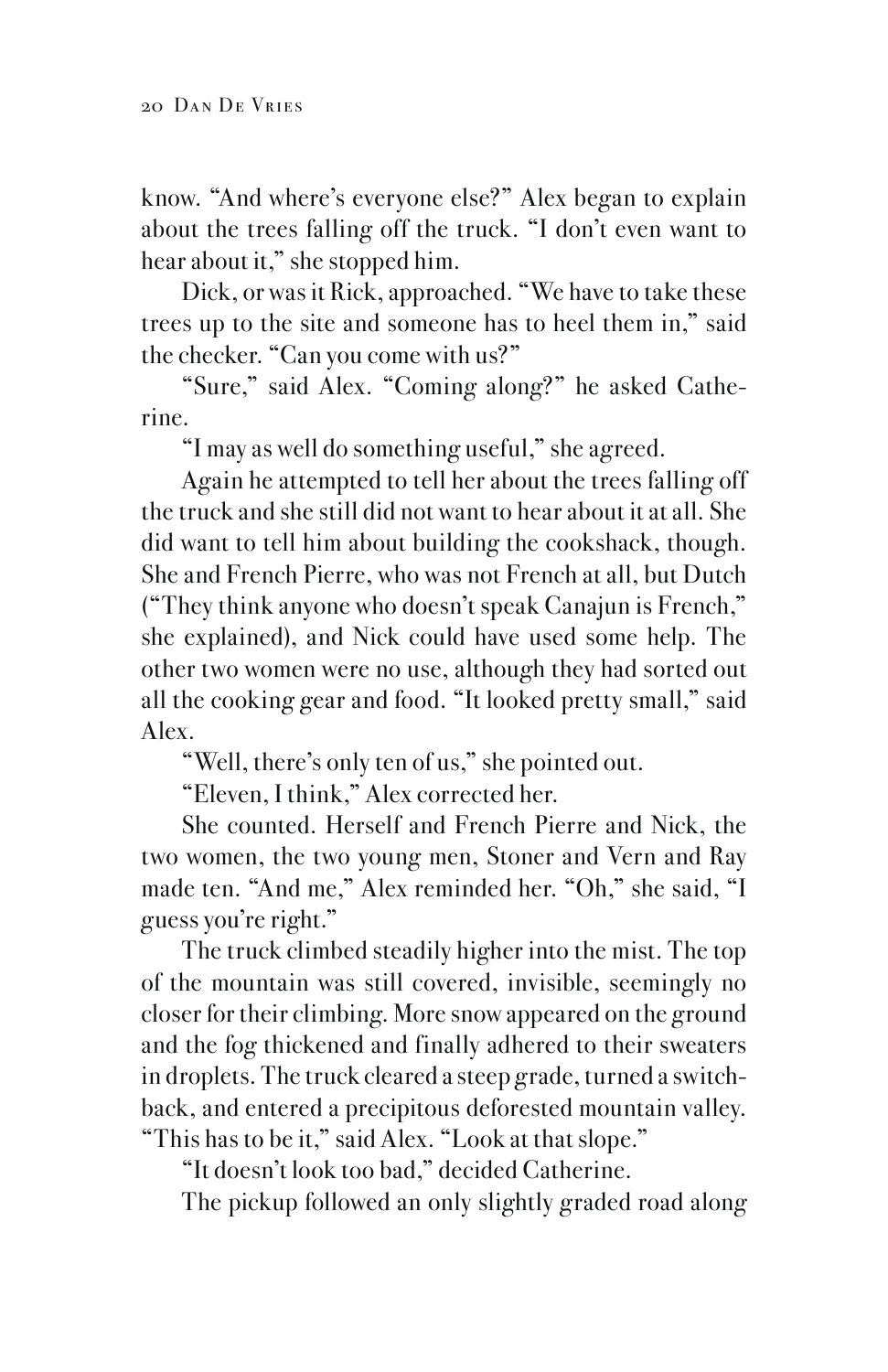the side of the mountain, turned down into a valley, crossed a bridge over the river, and headed for the north face. It climbed a few hundred yards, cleared a crest, and stopped on a flat open patch of gravel. The mountain loomed massive above them, still revealing no trace of its actual height in the cloud.

Alex and Catherine jumped down from the back of the pickup. "We have a problem," said Dick, or was it Rick? "Or rather, you have a problem. All those loose trees . . . Well, we have two different varieties, a spruce and Douglas fir. Rick and I can separate them out, but you have to heel them in in separate places, and keep them straight. One goes above this road, and the other goes below. Can you keep that straight?"

It was a legitimate question, Alex agreed. Catherine was quick to point out that none of it was her fault. She would know enough to tie down the trees, especially after watching the house fall off the day before.

"It may not be your fault, but it's going to be your problem," the checker told them firmly. "We can fine the contract for what happened today. Abuse of the trees, eh? We won't, because I don't think any real harm was done, but we have to issue a warning. Next time, we'll be required to fine you."

"Listen," said Alex, "I can keep two piles of trees straight, but I can't speak for everyone else."

Rick and Dick seemed to understand what he was driving at. "Don't you see," said one of them, "that everyone has to keep it straight?" He did not mention fines again. "This has all been carefully planned." The two checkers began sorting the loose bundles of trees into two groups. Catherine and Alex layered them neatly, bundle atop bundle, against the banks on either side of the road. They covered the roots with dirt and packed it firmly, she the spruce below the road, and he the Douglas fir above it. Dick and Rick left in the pickup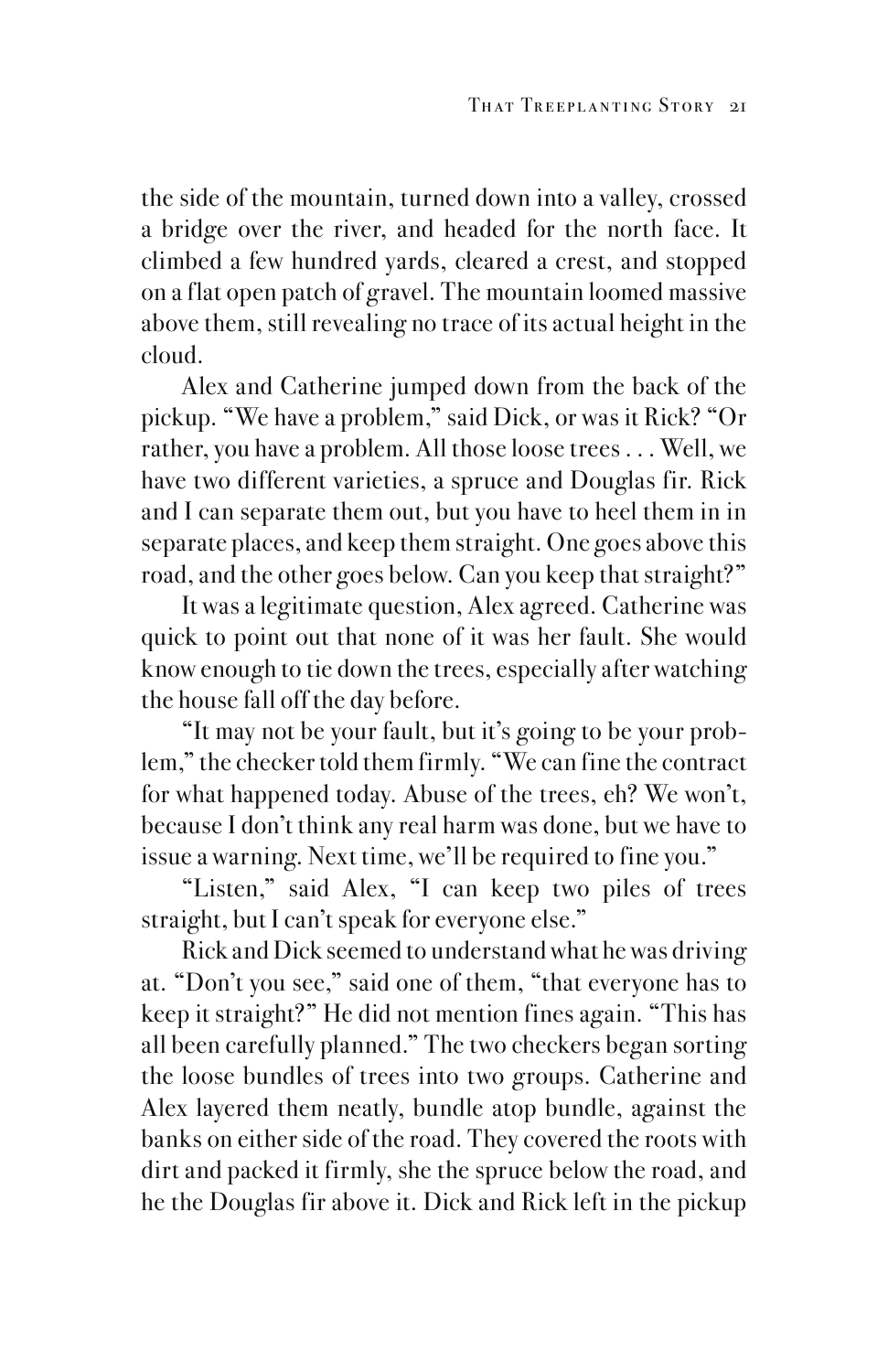after they finished sorting. "What do we do when we're done?" Alex asked Catherine. "Why don't we worry about that when we're done?" she returned.

They were done soon enough. "Did you count the bundles?" she asked him. "I did actually," he told her. "We should remember in case it matters."

"Now what?" Catherine wondered. "Do you think they'll try to get the rest of the trees up here yet today?"

"And what if they can't? The truck couldn't make it yesterday."

"Vern said something about mud chains."

"Well, there's no point standing around here," Alex suggested.

"There's also no point walking four miles if we're just coming back up."

"There's really no point standing around in the rain," Alex maintained. The cloud seemed to have crept further down the mountain again, and the mist had turned to drizzle. It was hard to tell whether the gathering darkness signified dusk or more rainfall.

"Well I'm staying here," she decided.

"Jesus, Cathy, we could be here all night. My feet are cold. I have to keep moving."

"So get moving," she told him. There were a lot of things he wanted to say just then, about him, about them, about planting trees. He might even have chosen one finally had she herself not muttered, "Oh, all right," in feigned disinterest, and started moving down the road.

"You know," he suggested as they crossed the bridge and headed up the hill toward the main road, "we don't have to stay on this contract. There must be some boat traffic up and down the Arm. You could probably get a job cooking for Frans. I know I can't go back to work for him, but I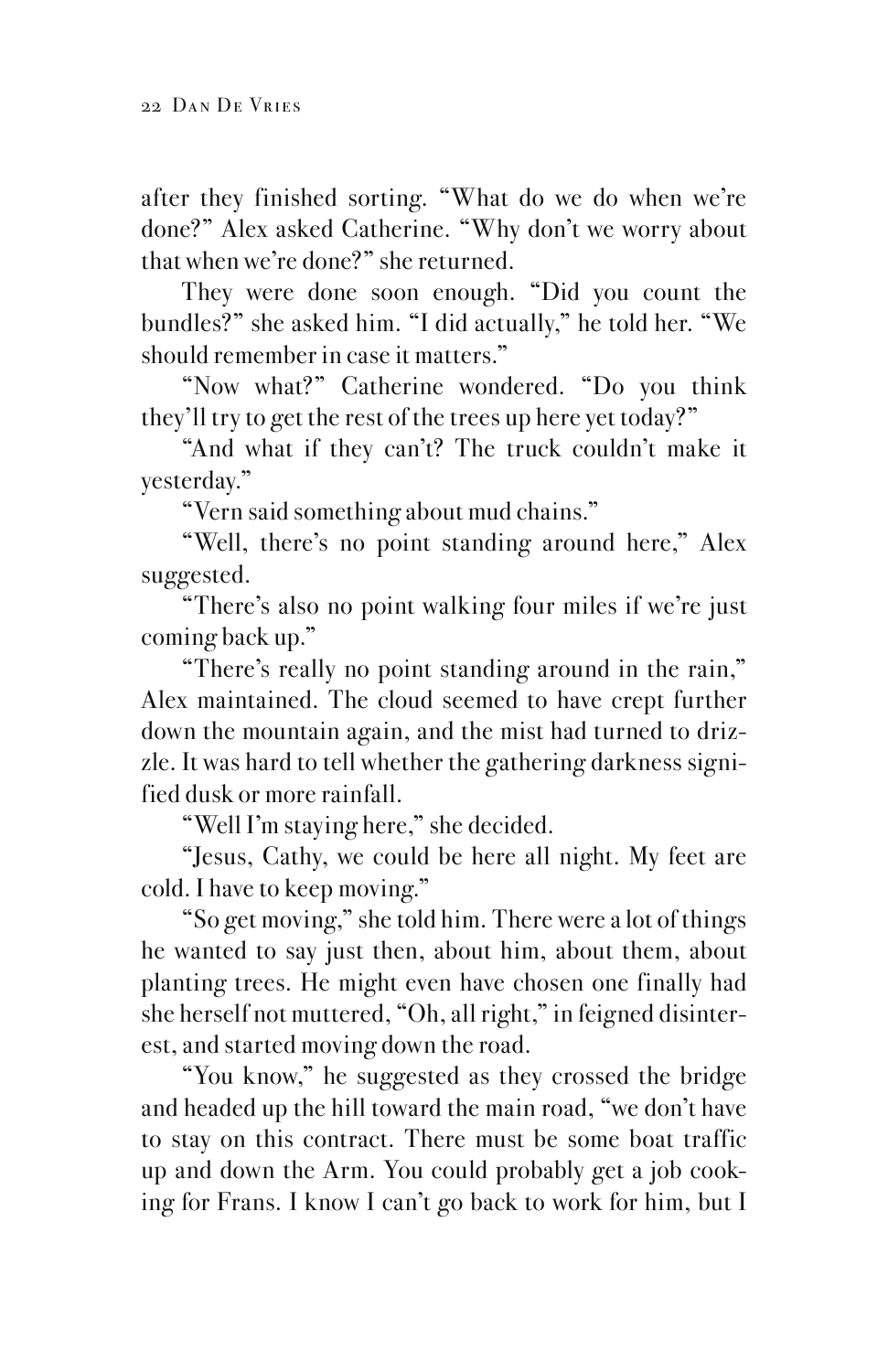could catch on somewhere. We don't have to be on the same contract."

She turned sharply to face him. "Goddammit Alex! Do you have to quit everything you do? I've got a commitment here and so do you. I intend to stick to mine." She wheeled and stalked away, surprising him with her speed.

They walked most of the four miles in stiff silence that was finally broken with the by then familiar sound of tires grinding against gravel road. When Vern saw them come over the hill he made a violent motion at the ignition key and jammed on the emergency brake with a force that shook both the truck and its load. He stormed out of the cab toward them. "Where have you been?" he fairly screamed at Alex. "You can't just be wandering all over this mountain whenever you please. We're all in this together, one for all and all for one, and you keep disrupting our group harmony."

"Yea, listen here," Ray joined in, jumping up and down from one foot to another. "How'd you like to be working for MacMillan Blowjob and have to punch a timeclock and work for some asshole?"

Alex stopped for a moment and scratched his head. He turned and looked back up the road for the mountain, hardly visible at all now in the falling darkness. Not far below, the cookshack frame was nearly half-covered with plastic and a stovepipe spewed smoke graced by an occasional flurry of orange sparks into the grey night. It was a welcome sight. "Is there any supper?" he asked quietly, and walked past them toward the camp.

"Alex!" Catherine's shout cut the thick air like a steam whistle. "You come back here and talk to Ray and Vern." Wearily, he turned and leaned against the truck, and waited for them to approach him. "We needed you down here to work on the cookshack," Vern told him.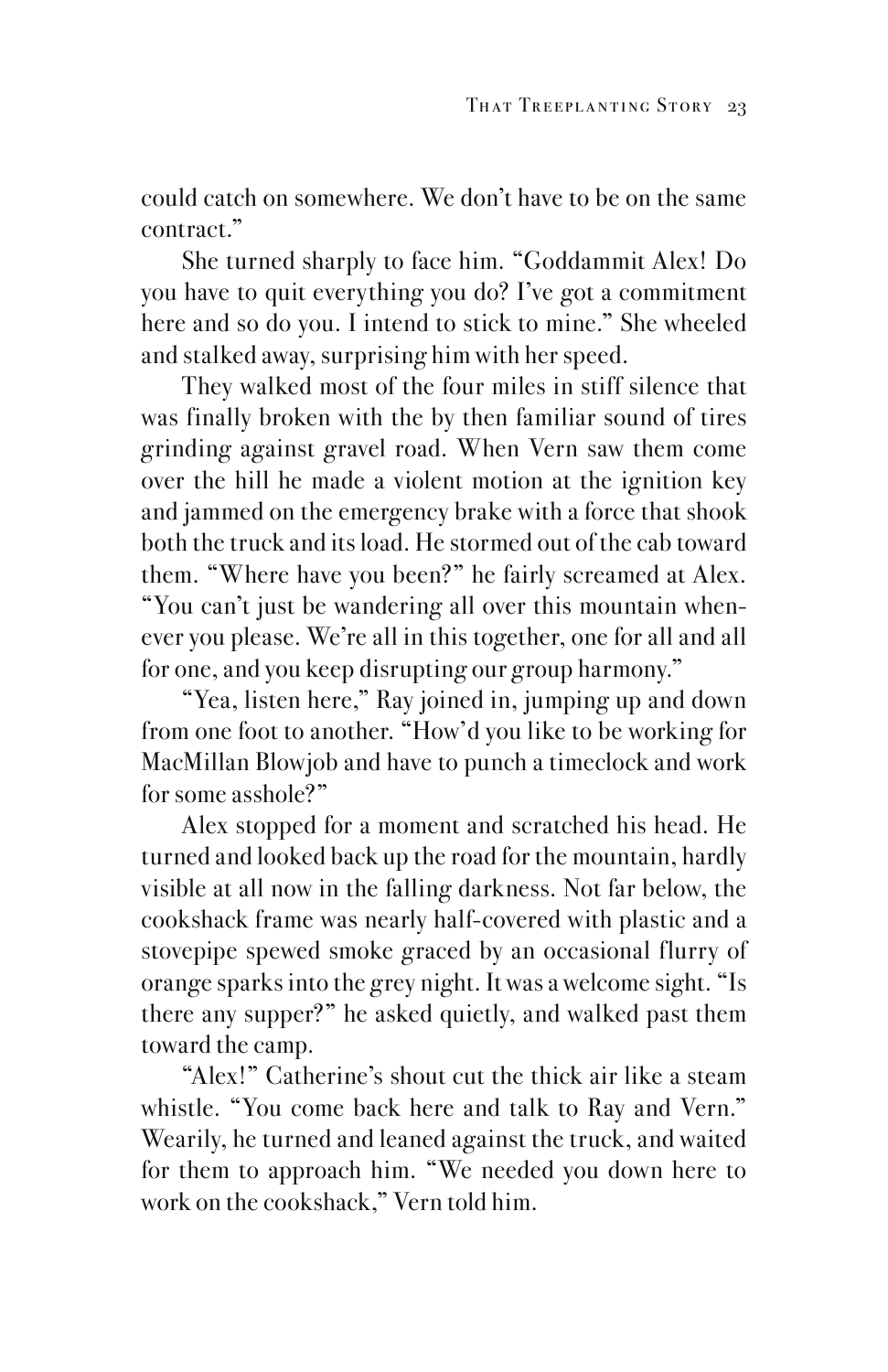"I was heeling in the trees that fell off your truck," said Alex.

"What's this your?" Vern challenged him. "I thought I told you we were all in this together."

"All for one, one for all," agreed Ray.

"Did the bozos talk to you?" Alex asked them.

"The what?" cried Vern and Ray in unison.

"You know, Dick and Rick, the checkers," said Alex.

"What did you call them?" demanded Vern.

"Bozos. That's what we always call them."

"Well I don't know about that," said Vern.

"Did they talk to you?"

"Who?"

"Dick and Rick, the checkers."

"No, they waved as they went by. They said they'd talk to me in the morning."

Alex began to explain about the spruce and the Douglas fir. "What a couple of Noofs," said Vern.

"Everybody knows the difference between spruce and Douglas fir," said Ray.

"Well anyway," said Alex, "I know how many of both are up there."

Vern looked at him blankly. "Well don't be going off by yourself like that," he insisted.

"But they told me to," Alex answered foolishly. He resumed his way toward the cookshack and, before entering, stopped and shouted back at them over his shoulder: "Shouldn't you try your chains if we're ever going to get up that hill?" Ray was saying something to Catherine about all for one in a fairly loud voice.

"Well, you sure had a fine day," she told him later when they were alone in the tent. "Look, I told them that you were just hungry and tired, but, really, you should be more cooperative."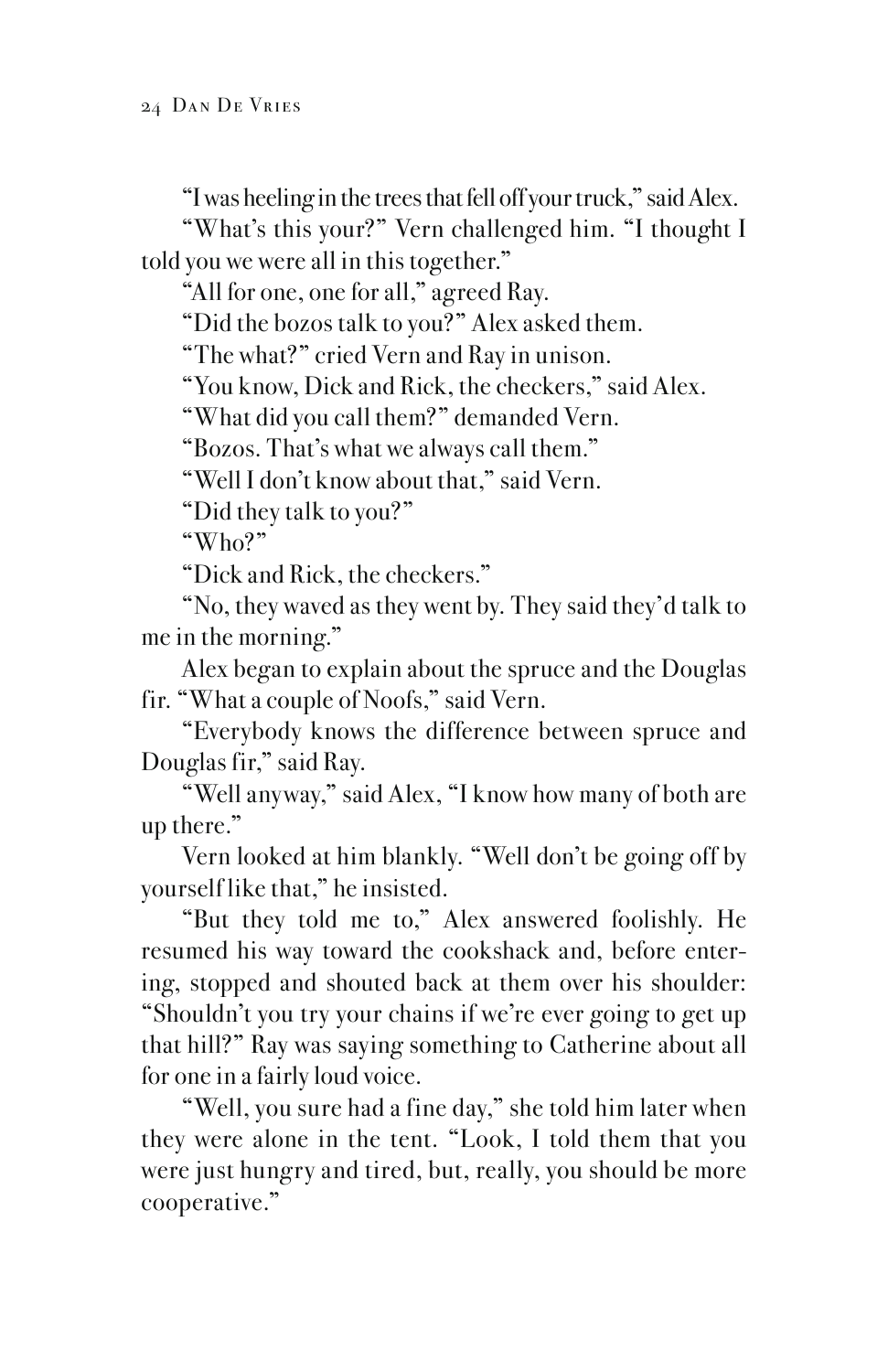"I suppose," he said. "Shall we zip these bags together?" "Not tonight," she said. "I'm tired."

The next day saw no sunlight, but did at least find some definition of dry land as the snow melted off, and Alex had a chance to plant a few trees. On the one hand, there was some consolation in that, since it was what he had come to do in the first place. On the other, it did not happen immediately, or conveniently, and certainly not easily. First of all there was the matter of getting the trees up to the site and that took all morning. Right after breakfast – and it had been good for everyone's spirits to have a breakfast, even if it was only porridge and raisins – Ray and Vern jumped into the truck, backed it to the bridge at the beginning of the clearing and roared through the camp at the mountain. The two young men shouted in unison and followed running up the hill, their long slender legs flailing at the gravel almost as though they were a single pair. The truck ground to a halt perhaps a hundred yards further along than it had progressed the night before, and still a full hundred yards short of the first crest. The two young men reached it there as its tires spun in the mud and hit it like football players, as though they would shove it the rest of the way themselves. Instead, Vern chose that very moment to throw into reverse, and they bounced off hard. Fortunately, they kept their footing and careened outside the truck's path or they would have been crushed by the wheels. They jumped up and down and howled with glee.

Vern finally remembered his chains. It took nearly an hour to find them in the piles of gear spread around the cookshack, partly because the two chains were in two separate piles. When he and Ray got them on the tires, the truck rumbled up the hill and over the crest with little difficulty. A spontaneous cheer rose from the people watching by the cookshack, and there was a mad scramble for hoedads and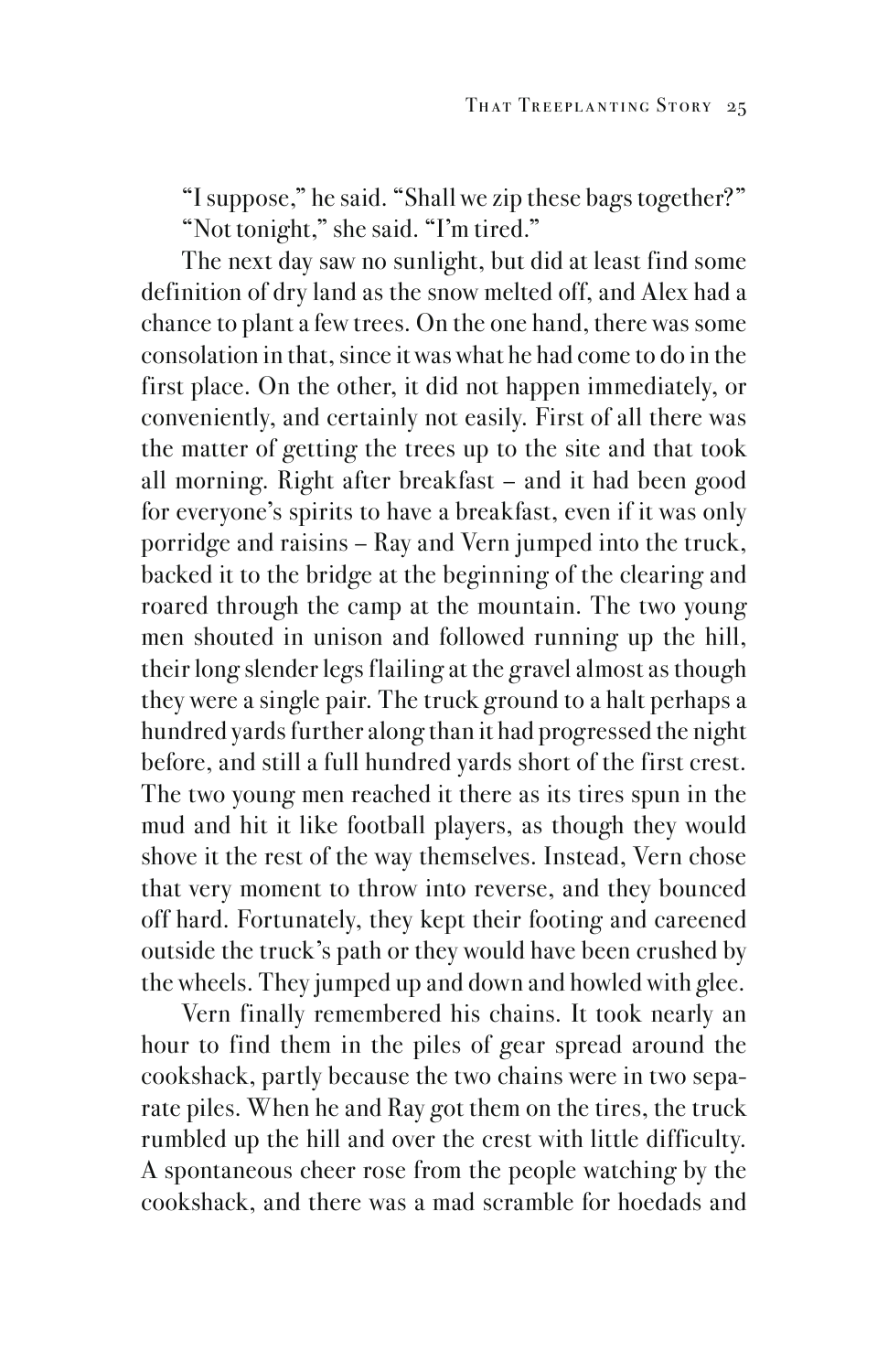tree bags as the crew scrambled up the mountain after the truck. With some momentum finally going, Vern never did stop driving, so the rest hiked all the way. The four miles were, of course, a much longer walk uphill than down, and Alex and Catherine were the last to reach the site. As they started down to the bridge over the river, they could see Vern and Ray and the two young men unloading the boxes. Heading uphill from the bridge were Stoner, Nick, and French Pierre. "I wonder," said Alex, "If Vern and Ray remembered their bags and hoedads."

"Someone should have thought of that," said Catherine. "Why didn't you?"

"Did you keep the spruce and Douglas fir separate?" Alex asked when he reached the truck.

"Listen to this!" Vern hooted from the bed. "Last one here and he's telling us how to unload."

"Let's take care of these," said Ray. He dragged one of the boxes across the road to the place where Catherine had heeled in loose bundles the night before. "Arty, Jerry," he called to the two young men. "One of you guys feed me." They both jumped over the road and started throwing bundles at him. "No, no, not at me," cried Ray. "Hit the dirt here." They threw the trees into layered rows with extraordinary accuracy. "Are those spruce?" Alex called to him. "Cathy heeled spruce in there last night. They go on different sides of the road."

"And these are spruce?" marveled Ray, pointing at his feet. "Hey, these aren't spruce. Who told you these were spruce?"

"The bozos did," said Alex.

"What?" Vern jumped down from the bed. "What did you call them?"

"Bozos," Alex repeated.

"Listen here," Vern told him angrily, "I'm not into call-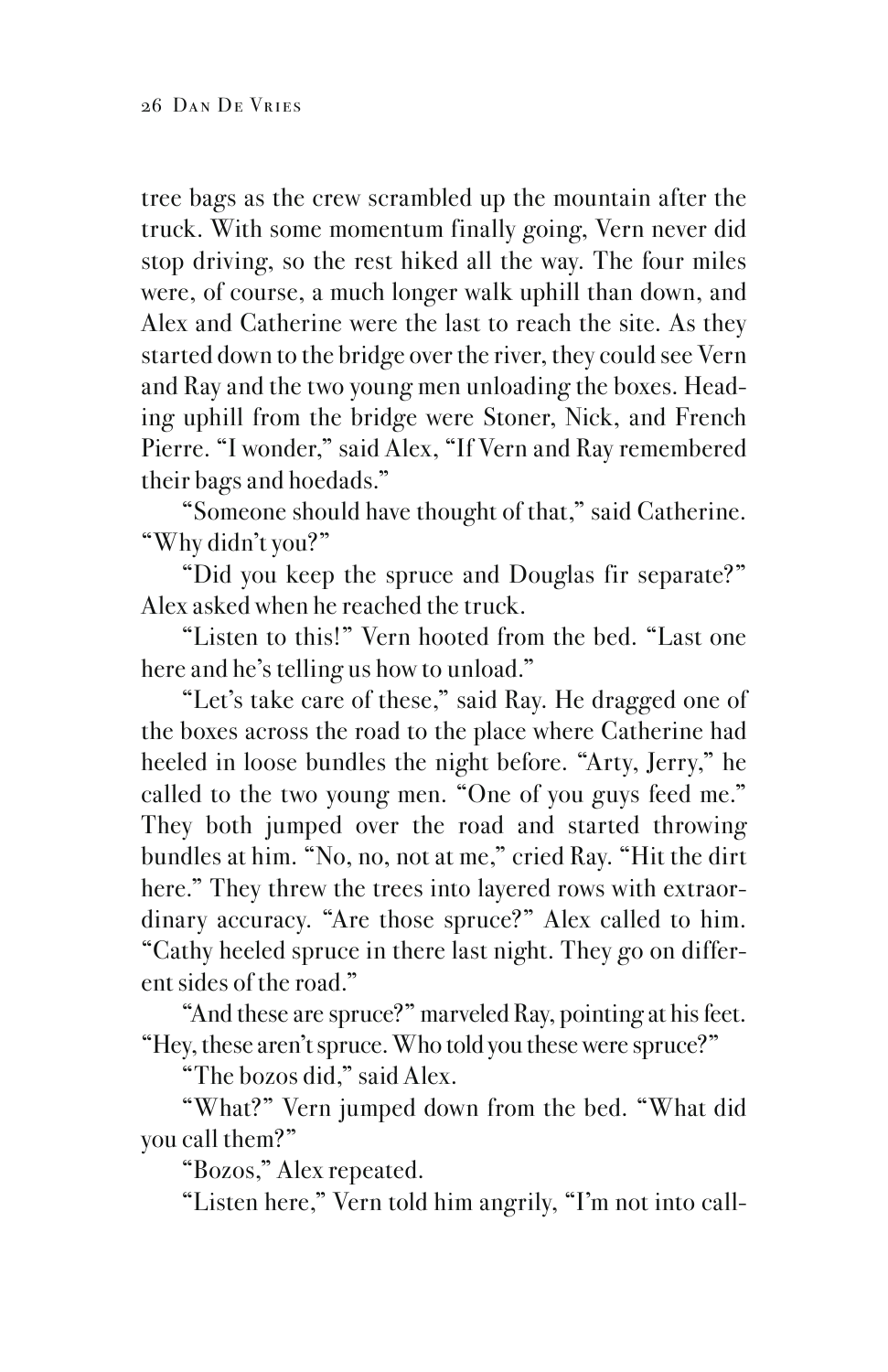ing them bozos. What's a bozo? A bozo's a clown. Listen, we can't be calling our checkers clowns."

"So I won't say it around them," conceded Alex.

"Don't be saying it anywhere," cried Vern. "You might slip. Bozos! A bozo's a clown with big floppy ears! Bozos! Listen, you call them Sir!"

Alex threw up his hands. "OK," he agreed, and walked over to where Ray was still heeling in trees. "Ray," he said, "these are Douglas fir in this box."

"What do you mean?" Ray jumped down from the bank. "You think I don't know Douglas fir from spruce? Do you know how long I've been planting trees? For years! I've been planting trees for seven years and you're trying to tell me Douglas fir from spruce. How long have you been planting trees, just tell me that, how long have you been planting trees?" He waved his hoedad in Alex's face and awaited his answer.

Alex's calmness, his virtual passivity, amazed him. "Ray," he sighed. "It says Douglas fir on the box."

"Where?" Ray spit out the word. He leapt at the box and read the side panel. "No!" he protested, and Alex ducked as the little man swung the hoedad at the box like an axe, splitting it wide open, sending trees tumbling out onto the road.

"Look at this!" Vern stormed at Alex. "Is all you do is make trouble? Is that all you do?"

Alex's sense of calm struck him as all but preternatural. He spoke quietly, deliberately measuring his words. "The . . . that is Rick and Dick told us last night here that if we screwed up any more with the trees the contract would be fined." He gestured to his right, where the two young men stood on the bank below the road, where Ray had been working. "They told us those were spruce. Those, on the other side, are Douglas fir. The box here says Douglas fir. We have